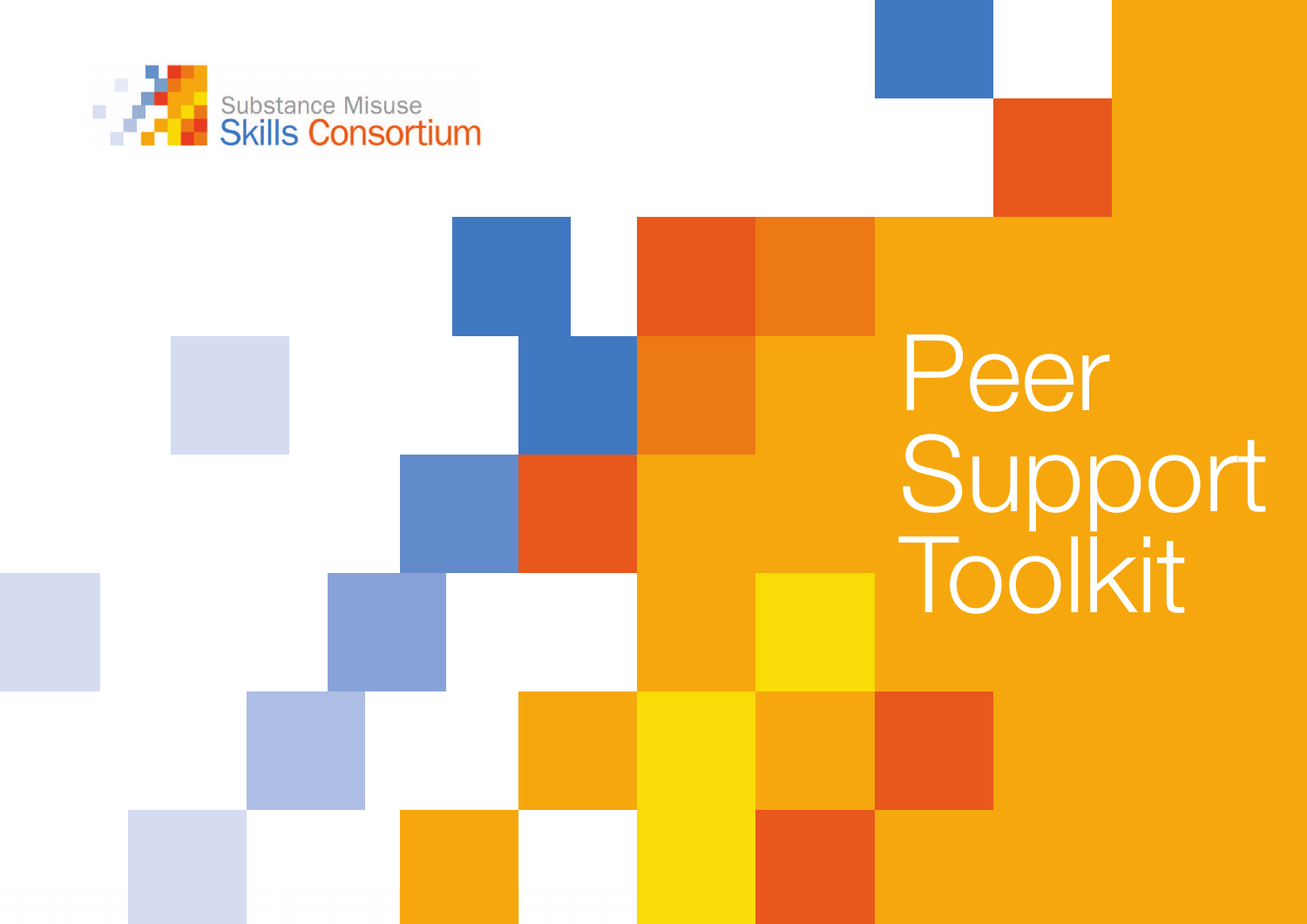The Skills Consortium would like to thank all those who contributed to this project and especially all the peer mentors and service-user representatives. Thanks go to:

- Roger Howard, chair
- **Tim Leighton, Action on Addiction**
- Dr Raffaella Milani, University of West London
- **Martin Blakebrough and Rondine Molinaro, Kaleidoscope**
- Chris Lee, Lancashire local authority
- Mike Pattinson, CRI
- Chris Todd and Stephen Maloney, Greater Manchester NHS
- **Jason Gough, Skills Consortium**
- Si Parry, MORPH
- Sunny Dhadley, Leanne Harper and Jason Sprecky, Wolverhampton Service User Involvement Team (SUIT)
- **Tim Sampey, Build on Belief (BOB)**
- April Wareham, Beryl Poole and Peter Simonson, The National User's Network (NUN)
- Carl Cundall, The Sheffield Alcohol Recovery Community
- **James McDermott, Recovery is Out There (RIOT)**
- **Michelle Foster, The Basement Project**

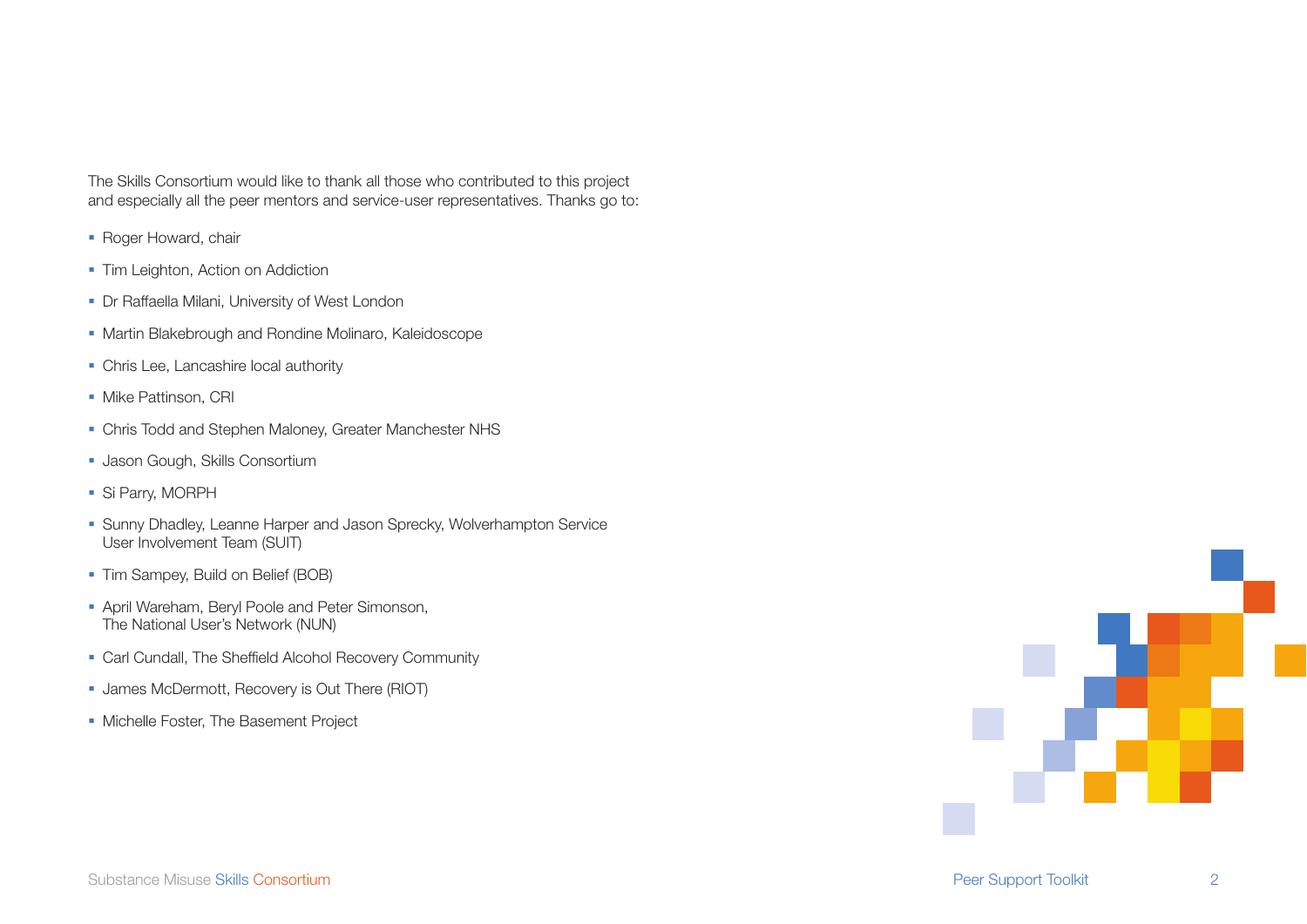# **Contents**

| <b>Introduction</b>                                                                   | $\overline{4}$ | <b>Managing peer supporters</b>                                                                         | 12 |
|---------------------------------------------------------------------------------------|----------------|---------------------------------------------------------------------------------------------------------|----|
|                                                                                       |                | Why should I employ peer supporters?                                                                    | 12 |
| Being a peer supporter                                                                | 5              | Do I need to put in place boundaries and a safeguarding policy for peer                                 | 12 |
| What is peer support?                                                                 | 5              | supporters?                                                                                             |    |
| What is mutual aid?                                                                   | 6              | Do I need a confidentiality policy for peer supporters?                                                 | 12 |
| What's the evidence that peer support is effective?                                   | 6              | What do peer supporters need in their induction?                                                        | 13 |
| What kind of people provide peer support?                                             | $\overline{7}$ | How can I manage peer supporter's journeys?                                                             | 13 |
| Why would I want to support my peers?                                                 |                | What do peer supporters need in their supervision?                                                      | 13 |
| How can I get involved with peer supporting?                                          |                | Do I need to keep a record of the work the peer supporters are doing and the<br>effect they are having? | 14 |
| Can I get a qualification from peer supporting?                                       |                | Do I need a drug and alcohol in the workplace policy?                                                   | 14 |
| I'm in recovery and still use drugs or alcohol - I want to support my peers. Can I? 8 |                | How can I recruit peer supporters?                                                                      | 14 |
| Should I always disclose the full extent of my drug or alcohol use?                   | 8              | What do I do if the peer supporter has a criminal record?                                               | 14 |
| I've got a criminal record, does that matter?                                         | 8              | What do I do if the peer supporter is still using drug and alcohol?                                     | 15 |
| I want to start a peer support organisation – what should I do?                       | 8              | Case study 2 - Si Parry, Co-Founder of Morph                                                            | 16 |
| Are peer supporters all volunteers?                                                   | $\hbox{9}$     |                                                                                                         |    |
| I'm a volunteer peer supporter. What do I need to know?                               | 9              | Appendices - useful materials and forms                                                                 | 17 |
| <b>Benefits</b>                                                                       | $\Theta$       | A. Peer supporter role profile                                                                          | 17 |
| <b>Expenses</b>                                                                       | 10             | <b>B.</b> Generic forms                                                                                 | 18 |
| Case study 1 – Tim Sampey, Co-Founder of Build on Belief (BOB)                        | 11             |                                                                                                         |    |
|                                                                                       |                | C. Further reading                                                                                      | 22 |
|                                                                                       |                | D. Resources and organisations                                                                          | 23 |

J.

 $\sim 10^{-1}$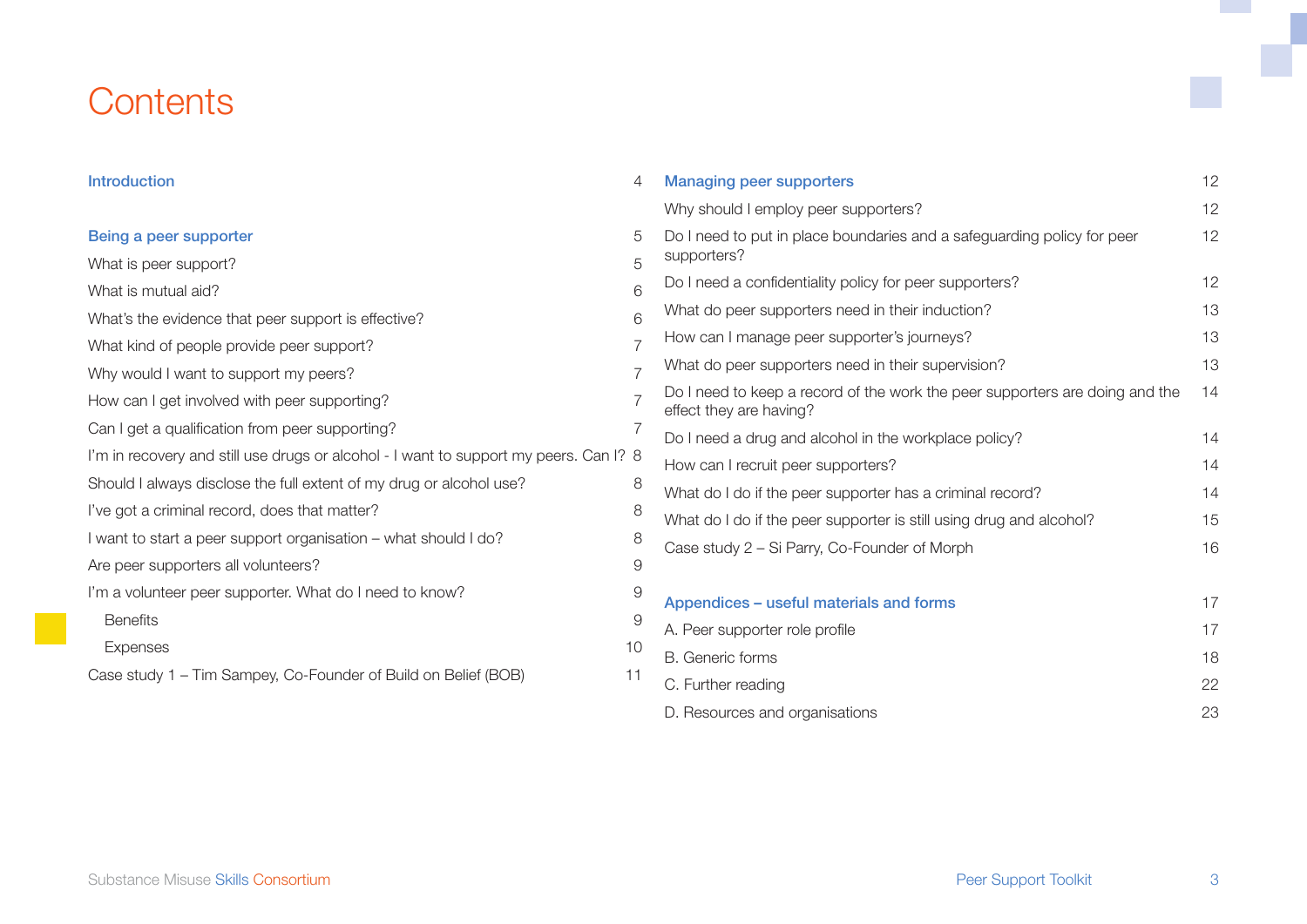# **Introduction**

There is a strong tradition of peer support in the drug and alcohol field. The people involved go by various names – recovery champions, buddies, peer mentors and more – but the gist remains the same: that people themselves in recovery from drug and alcohol use can be authentic and effective voices in supporting others along their own journeys.

Some peer supporters (by which we also mean all those people who identify as 'recovery champions', 'peer mentors' etc) are paid for their work but the majority are not. For both groups, working to help others becomes part of the recovery journey itself – by supporting another and adding to their recovery capital the peer supporters themselves derive wellbeing. In many ways peer support is a label applied to a multitude of processes and human interactions which have happened for decades, or even centuries. The Washingtonians were a society in the 1840s formed in Baltimore, Maryland to create, through peer and mutual support, the environment necessary to facilitate abstinence from alcohol and a recovery from drinking. Since then many organisations and initiatives have arisen, with peer support and mutual aid coming to be recognised by many as key elements in recovery.

Anecdotally, much of which is valued by those in recovery is a long way from a formalised treatment interventions and much more akin to the normal dynamics of friendship – sports played together, music created in a group, eating and drinking and having a 'safe space' away from drugs and alcohol with nonusing peers who are, or become, friends and won't judge someone on their history.

Peer supporters, properly looked after, can be a vital resource to any organisation. Motivated by personal experience, they bring skills and real world know-how, flexibility and dedication in working practices and a high level of empathy with clients and colleagues. For the person in recovery, having a support worker or buddy who has been through a similar process of drug or alcohol use adds weight to their advice and makes them credible and approachable.

For the peer supporter, work may be valuable as a way of lending a helping hand to other people going through hardships they recognise and relate to. It may also be a way of gaining valuable experience of employment and a pathway back into paid work, especially for a person who has been unemployed long-term or perhaps in prison.

But this doesn't come for free for organisations. Peer supporters need to be supervised, supported and monitored just like anyone else. Services need to spend time developing effective recruitment, support and supervision processes which ensure both that peer supporters possess the competencies they need to do a good job, and that they have effective channels for seeking support and feedback. Also, that those in recovery whose progress is righty celebrated as an exemplar to others feel comfortable asking for help if they run into issues of their own.

This toolkit brings together information for peer supporters and their managers. During its development the Skills Consortium extensively consulted peersupporters to get the real deal from the 'experts from experience'. Input was also sought from public health, policy and workforce development experts.

January 2015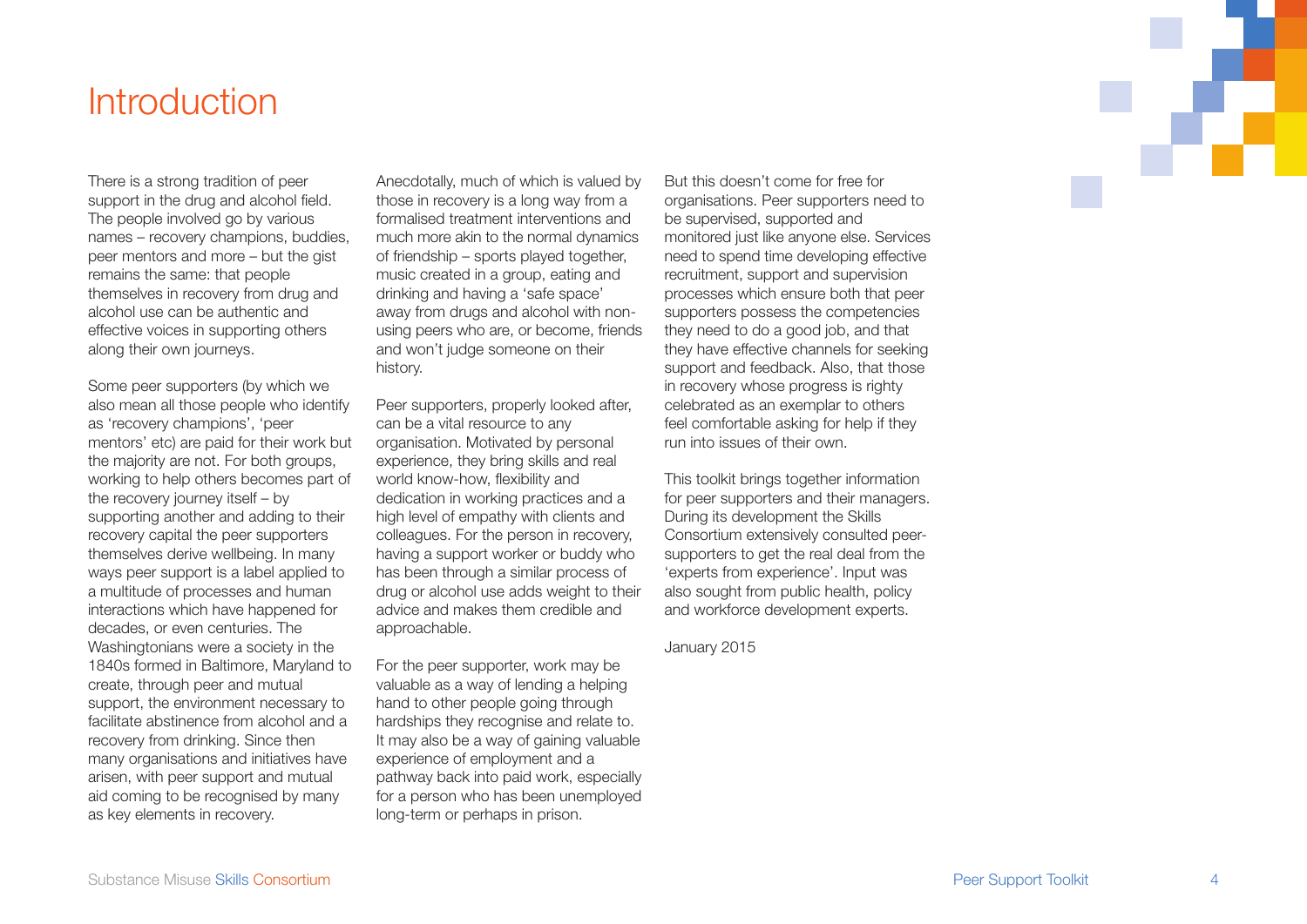# Being a peer supporter

#### What is peer support?

Job descriptions shared throughout the project use the following statements to explore the purpose of peer support:

- "To support and mentor drug and alcohol users through treatment and into meaningful activities including education, training and employment"1
- "To inspire and support substance users to move towards recovery away from drug misuse and related harm"2
- "To support service users into and through recovery acting as a positive role model for them and the service. Advocate and signpost service users, providing accurate and up to date information for them. 3
- "Peer Mentors are those who have had previous issues with drugs and/or alcohol use and have overcome their dependency. They are role models and an inspiration to others."4
- "Champions provide positive practical and emotional support to individual service users who are on their own recovery journey and facilitate service user recovery groups."5

The typical picture which emerged from mapping out job descriptions and role profiles was of

- someone with personal experiences of drug or alcohol use who
- **n** moves service-using peers safely towards recovery
- **through support, groups, sign-posting, friendship.**

The emphasis is on someone with personal rather than professional knowledge of drugs and alcohol using that expertise to support, mentor and encourage others through treatment and towards the sometimes hazy or ill-defined state that is recovery. Many people have differing views on what recovery is but three useful definitions are:

- "voluntarily sustained control over substance use which maximises health and wellbeing and participation in the rights, roles and responsibilities of society"6
- "a process of change through which individuals improve their health and wellness, live a self-directed life, and strive to reach their full potential 7"
- "a lived experience of improved life quality and a sense of empowerment; ...the principles of recovery focus on the central ideas of hope, choice, freedom and aspiration"8.

Peer support roles generally emerge through grass-roots service-user organisations or are organised by treatment providers, both voluntary and statutory (NHS). Bear in mind that experiences of peer support may be very different within an informal grass-roots, service-user led organisation than a large treatment provider with a neatly defined role and job description! There is a high degree of variation – some peer supporters carry out structured case-work with clients and may link up with associated services such as housing, benefits or mental health, whilst others provide much less formal social support.

- <sup>1</sup> Drug Aid Peer Mentor (Paid) Job Description
- <sup>2</sup> Addaction Community Recovery Champions
- <sup>3</sup> CRI Peer Mentor Role description
- <sup>4</sup> Westminster Drug Project Peer Mentors Role Description
- <sup>5</sup> Swanswell Recovery Champion Role Information Pack
- <sup>6</sup> UKDPC Recovery Consensus Statement 2008
- <sup>7</sup> SAMHSA 2011
- <sup>8</sup> RSA The Potential of Recovery Capital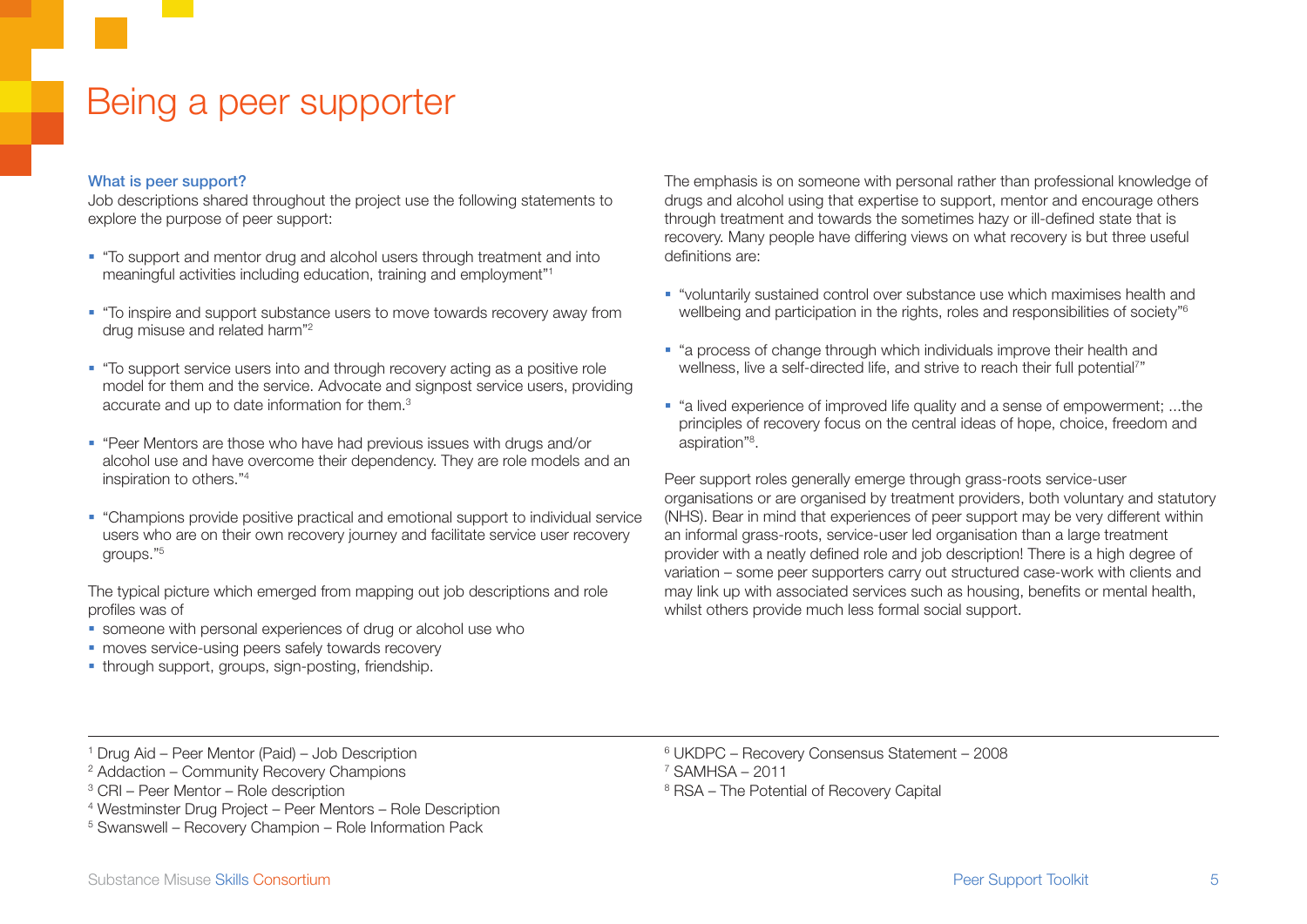It's worth noting that peer support also exists in allied sectors – in the health sector, for instance, peer supporters work to support those with TB or HIV through their journeys.

Whilst peer support clearly has manifold benefits, it must be stressed that that it isn't a complete replacement for ongoing engagement with other services, including treatment.

#### What is mutual aid?

Mutual aid is closely allied to peer support and indeed can be seen as a subset of peer support. Mutual aid is typically provided outside formal treatment and is one of the most commonly travelled pathways to recovery. Mutual aid groups come in many different types, with the most widely provided being based on 12-Step principles, for example Narcotics Anonymous and Cocaine Anonymous. Other forms include SMART Recovery, Intuitive Recovery and locally evolved structures.

The main difference is that mutual aid is often based on a structured group experience, with people coming together as equals to share stories and offer support. Peer support is typically about relationships between individuals who are not 'equal' – inherent in the concept is the notion of a role model whose progress in recovery is inspirational and provides a platform from which to help others less advanced in their recovery journeys.

Additionally peer support can be seen as an ongoing process, a web of recovery orientated-relationships that are not defined by attending meetings or groups. Whereas mutual aid typically uses semi-formalised structures of support (for instance the 12-step meetings), peer support can encompass continuous friendships and a multitude of informal social processes. Clearly the two concepts and processes can and do overlap, with the personal relationships developed in a mutual aid situation continuing outside convened meetings as a form of peer support.

Lastly mutual aid tends to emerge from user-led structures outside formal treatment, whereas peer support may be encouraged and commissioned by those treatment agencies. Engagement in both mutual aid and peer-support can, and should be, encouraged by practitioners looking to help change behaviour and improve outcomes.

The evidence base for mutual aid is clear, with the National Institute of Health and Care Excellence (NICE), the Recovery Orientated Drug Treatment Expert Group (RODT) and the Advisory Council on the Misuse of Drugs (ACMD) all looking at its role in recovery and reporting favourably. You can read more in Public Health England's 'Improving Access to Mutual Aid' – listed in Appendix C.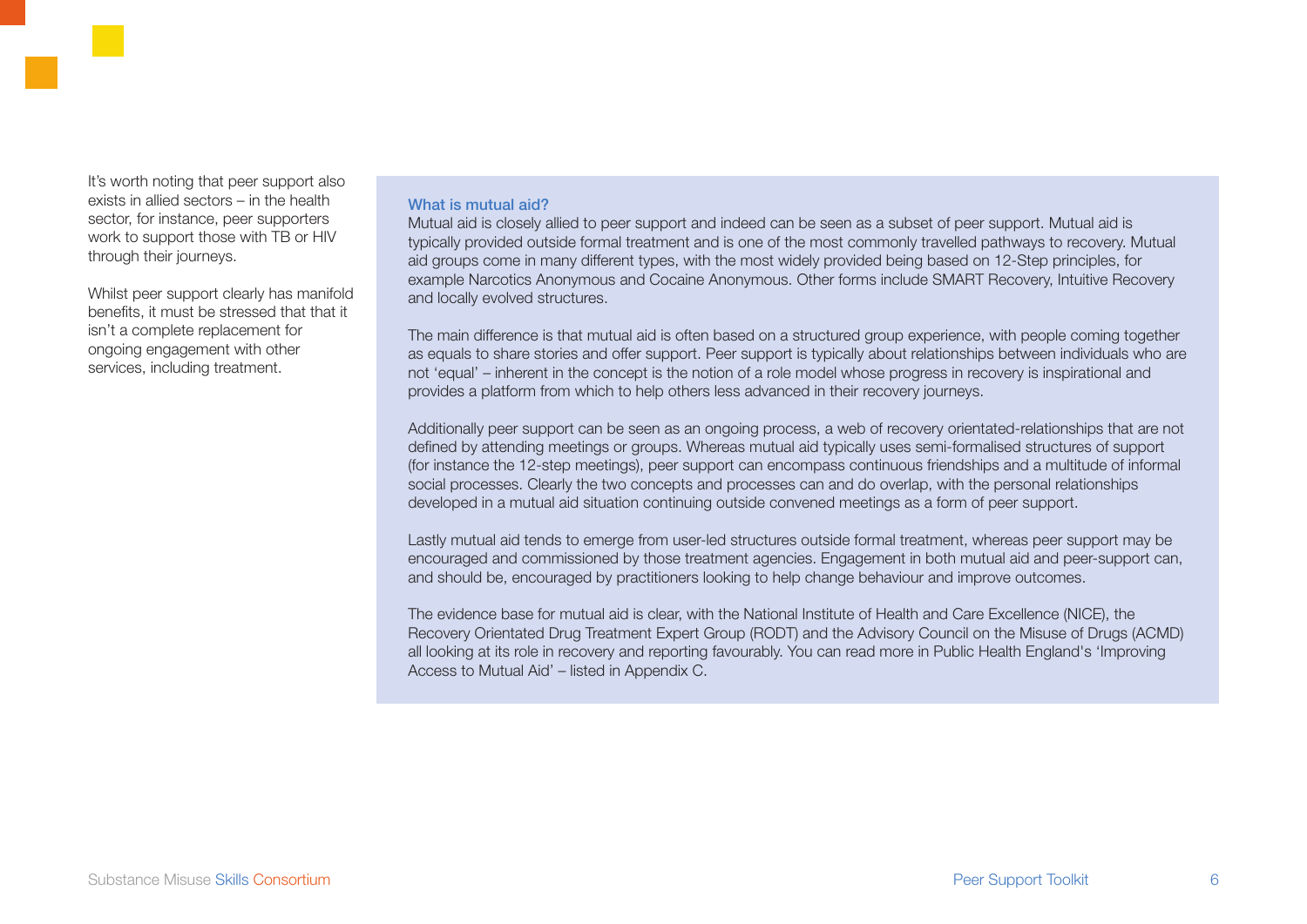#### What's the evidence that peer support is effective?

NICE recommend peer support and suggest that the benefits of these groups can be further enhanced if keyworkers and other staff in services facilitate contact with them, for example by making an initial appointment, arranging transport or possibly accompanying patients to the first meeting and dealing with any subsequent concerns.

'Medications in Recovery: Reorienting Drug Dependence Treatment' was produced in 2012 by the Recovery Orientated Drug Treatment Expert Group, chaired by Professor John Strong and contains a strong recommendation regarding increasing access to peer support for service-users:

"Promote choice by ensuring people in treatment have a range of peer-support options including 12-step, SMART Recovery and other local peer-support services".

The Findings' Hot Topics below provide more evidence if you'd like to read in-depth:

#### The therapeutic potential of patients and clients

(www.findings.org.uk/count/downloads/download.php?file=hot\_user\_involve.hot)

12-step mutual aid promises to plug the recovery resources deficit (www.findings.org.uk/count/downloads/download.php?file=steps.hot)

#### What kind of people provide peer support?

Anyone! Although the more formal opportunities, and especially paid positions, may have a higher requirement for entry, there should be many opportunities for involvement.

Every person's recovery journey is unique to them – a process resulting from their combination of historic drug or alcohol use, physical and mental health, wider recovery capital, attitudes and abilities, outlook, hopes and beliefs for the future. The decision to get involved with peer support, therefore, must be taken at a time when a person feels resilient, and ready to support others. Nobody should feel rushed into it – it can be demanding work which will involve others relying on you significantly.

#### Why would I want to support my peers?

Many people get pleasure from helping others, especially those with recognisable issues and challenges in their lives, and give up their time without thought of financial reward to improve the lives of those who need a helping hand. Peer supporters who are paid by an employer will of course also derive professional benefits and satisfaction from helping others in this way.

Being a peer supporter can also be helpful in building skills for future employment as well as provide opportunities to meet people, both friends and useful professional contacts.

For those who do work voluntarily, the Institute for Voluntary Research and partners developed 'Assessing Voluntary Experiences: A portfolio of skills learned through volunteering' (www.ivr.org.uk/component/ivr/assessing-voluntary-experiences) which is designed to 'assist you to reflect upon your voluntary experiences, to help you identify the skills you have learnt or developed and to help you to interpret these skills and experiences for potential employers'. If you are currently volunteering this may be a good way of identifying the skills you are learning and use them in job applications.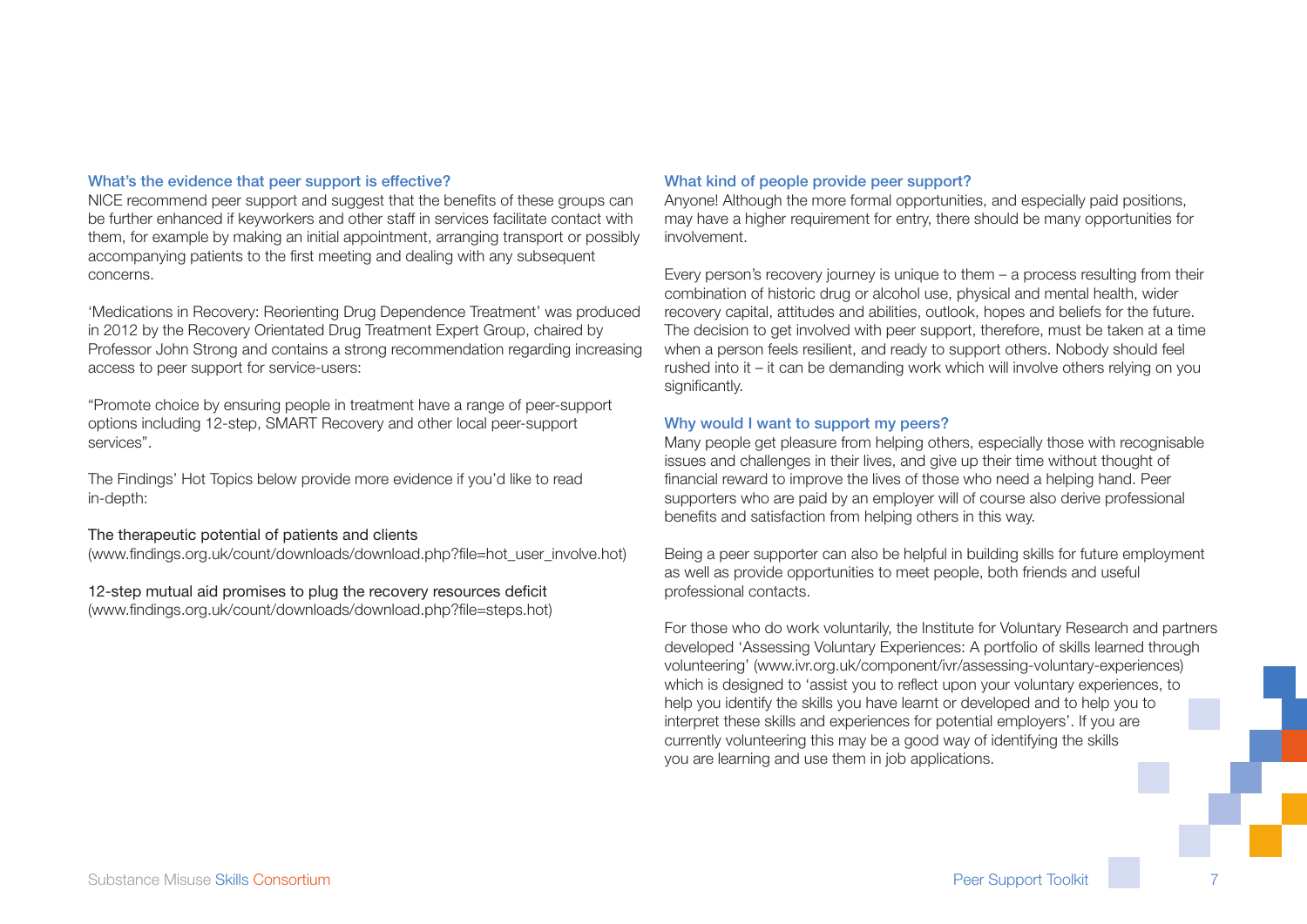#### How can I get involved with peer supporting?

Contacting local treatment providers, mutual aid and service-user groups is the best bet. These can best be found by searching online or looking at the peer support organisations listed in Appendix F.

Your local council, local volunteer centre and regional Public Health team may be able to advise on local opportunities.

The Drink and Drug News (DDN – http://drinkanddrugsnews.com) service-user annual conference, held in Birmingham, brings together service-users from around the country to share good practice – this may also provide a chance for involvement and contact building.

#### Can I get a qualification from peer mentoring?

You should certainly try to! It does depend somewhat on the organisation which the peer supporter is attached to. Some organisations are keen to qualify their staff and may have an NVQ or other qualification in place. If you would like to get a qualification out of your time as a peer supporter, have a word with your manager and make the case for why you think your contribution should be recognised.

#### I'm in recovery and still use drugs or alcohol – I want to support my peers. Can 1?

It really depends, various organisations have differing policies. Whilst clearly recovery is a personalised journey and some people find a great deal of stability whilst using drugs and alcohol, some organisations will have a policy of all employees being drug free. This is more likely if the position is located in a treatment provider – many service-user led organisations have an inclusive model with those involved coming from a variety of backgrounds, at various points in their recovery.

#### Should I always disclose the full extent of my drug or alcohol use?

Developing guidance on self-disclosure is the prerogative of every organisation, and advice on when or if to fully disclose to peers and others will vary. Some peer supporters have told us that full self-disclosure has helped them build relationships with others, but it's for every individual and their manager to decide exactly how and when disclosure should happen. Also consider whether a full disclosure will influence how service users see you in relation to other staff – it could be for the bad or good.

Of course for many peer supporters the people they work with are the same friends and peers they had when they were using drugs or alcohol and there is therefore no issue about deciding when or how to disclose past use.

#### I've got a criminal record, does that matter?

Again, it depends on the organisation and what the record is. The Disclosure and Barring Service (DBS) is used widely to check people's history and suitability for working with vulnerable people. Some applicants may be debarred if the check returns serious criminal activity such as arson, some violent or sexual crimes.

You can read about the DBS process online (www.gov.uk/disclosure-barringservice-check/overview). It's worth noting that volunteers can receive free DBS checks.

More likely, however, is that it uncovers lesser criminal activity which sometimes accompanies drug use. This need not be a cause for concern in itself. Many people with criminal records have not committed offences that will negatively impact on their capacity to volunteer.

No Offence (www.no-offence.org) is an organisation which provides advice on criminal justice sector developments, including criminal records, and employment.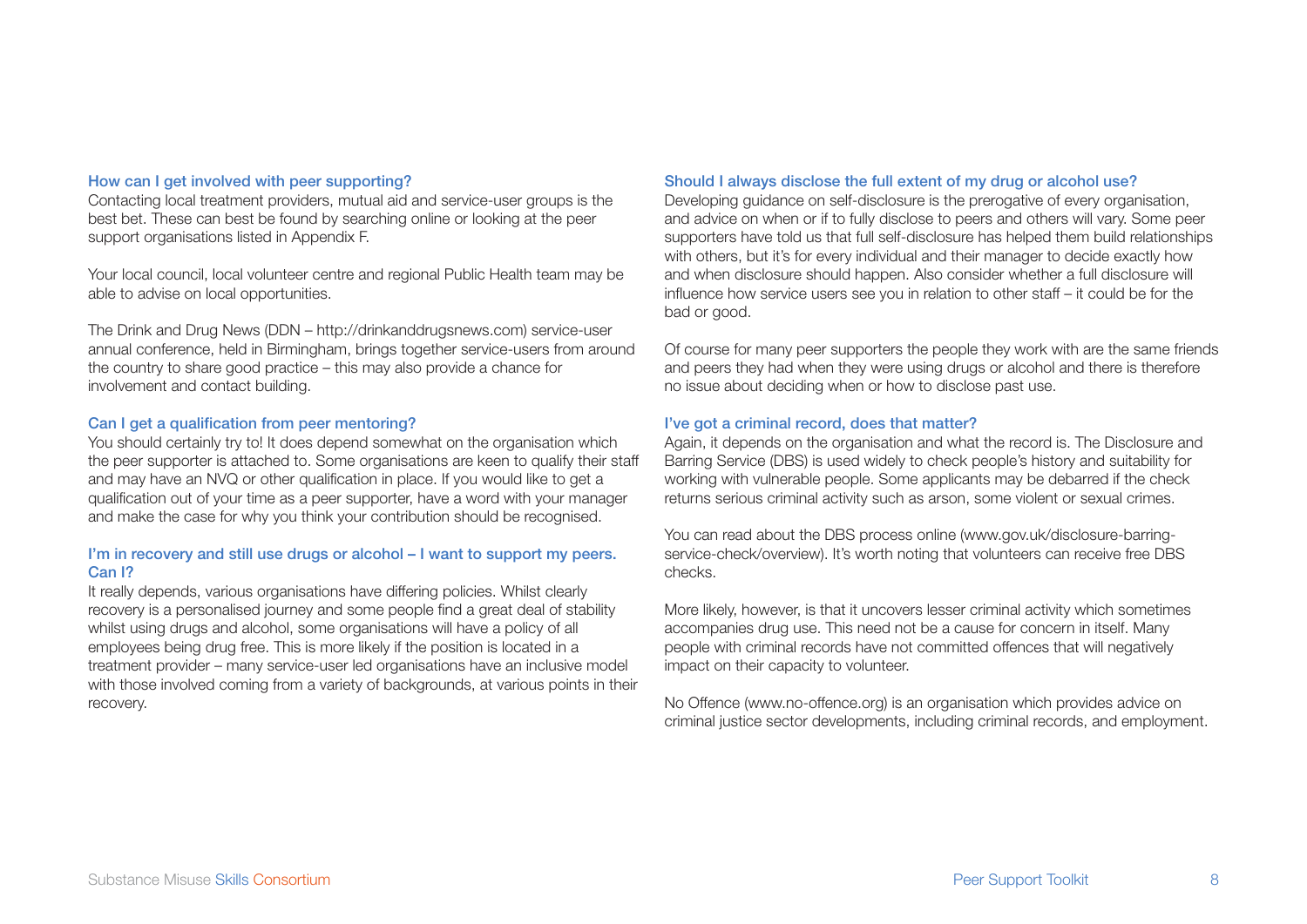#### I want to start a peer support organisation – what should I do?

The best method is to talk to others who have done it! Look online (including on Facebook and Twitter) for service-user groups to talk to. The annual DDN serviceuser conference will also be useful to this end, with much of it being devoted to sharing good practice, successes and challenges.

Local commissioners could also be good contacts – it's well worth seeking them out, establishing relationships and exploring the possibility of applying for a grant to help get the group up and running. It is also worth talking to local treatment providers to see if there are any opportunities available. In a time of decreased resources those commissioning services for substance users may be interested in hearing about cost-effective, relatively cheap options.

It may be valuable to get friends and peers together to support you in setting up a group. Consider conducting an informal skills audit of the group – everyone has something to offer. Further down the line people can use their skills to lead sessions on sports or music, or carry out advocacy work on behalf of peers.

If you do set up a group it's important to know about relevant legislation and principles of good governance. Organisations such as the Charity Commission (www.charitycommission.gov.uk), National Council for Voluntary Organisations (NCVO – www.ncvo.org.uk) and the various regional voluntary and community sector support organisations (check Regional Voices – www.regionalvoices.org) provide free guidance. For more details, the book 'Voluntary but not Amateur' may be useful.

If you are serious about setting up an organisation it's worth researching what opportunities are open to you as a social enterprise. The Government webpage 'Setting up a social enterprise' may be of use, though please bear in mind that you should consult professional advice before proceeding down this route if it is something you want to do. Social Enterprise UK (www.socialenterprise.org.uk) also have a lot of information on social enterprises, with FAQs covering many of the areas of relevance, including the impact of legislation and policy.

#### Are peer supporters all volunteers?

No, but most of them are. No precise auditing or surveying has ever been done on this. Service-user organisations are by definition usually grass-roots community organisations and alliances rather than bodies which are officially sanctioned or commissioned by national or government bodies.

#### I'm a volunteer peer supporter. What do I need to know? *Volunteering and the law*

Volunteers do not currently have the same rights as fully paid employees, and the label of volunteer does not in itself have a precise legal meaning. Whilst any volunteer who has a written contact with an employer is likely to have certain rights many volunteers may not have full formal contracts. However even verbal arrangements and on-going working relationships can all constitute types of contracts in the eyes of the law. The arrangements that volunteers and their employers come to are likely to be varied and flexible.

It's best for volunteers to read up on the topic and then clearly communicate what is needed and expected on both sides through the whole process. Induction and supervision should be used by volunteers to clarify their status within the organisation and raise any questions on how volunteering may impact on any other elements of their life.

#### *Benefits*

Job Centre Plus defines volunteering as 'when you choose to give your time and energy to benefit other people without being paid for it' and acknowledge that 'volunteering can give you a much better chance of finding paid work'. Usually there is no limit to the amount of volunteering a person can do whilst claiming benefits, as long as they continue to meet the standard criteria of their benefit scheme. In term of claiming Jobseeker's Allowance (JSA) a person who volunteers must also be: actively looking for paid work; available for work; able to attend an interview at 48 hours' notice; and able to start a job at a week's notice.

Regarding Employment and Support Allowance (ESA), voluntary work should be reported but will not affect your ability to claim ESA.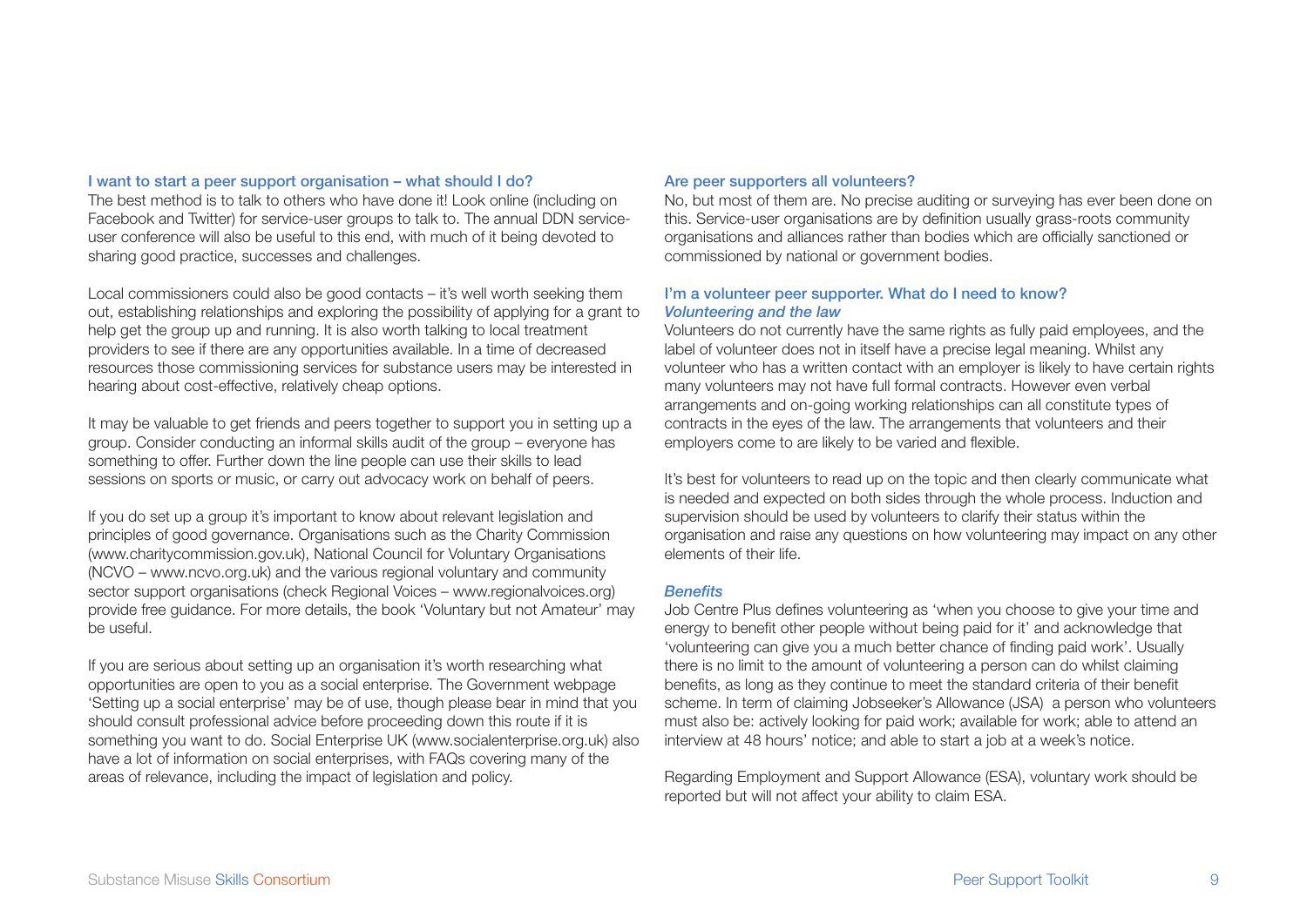A person who volunteers full time for an organisation is described as a voluntary worker and if they receive an allowance from their employee to cover part of their basic living costs then they may not be eligible for benefits.

A person who does a paid job cannot decide to refuse payment in order to qualify as a volunteer and consequently claim any benefits available.

Volunteering England identifies the following key rules whilst claiming benefits:

- Keep to the normal rules of claiming benefits
- Tell your contact at Job Centre Plus or whoever pays your benefits before starting volunteering
- Only claim for out-of-pocket expenses incurred and never allowances

#### *Expenses*

Volunteers can claim for expenses - out-of-pocket spending necessitated by the volunteering work such as travel and food - but no more than that. Worrying about being out-of-pocket is something that may deter people from volunteering as peer supporters. It is therefore advisable for managers to explain the expenses protocol to volunteers as early as possible to reassure them, however it is acceptable to encourage them to keep these costs to a minimum and to use the cheapest methods of transport available. It is best for volunteers to keep a record of any expenses and copies of receipts, tickets etc.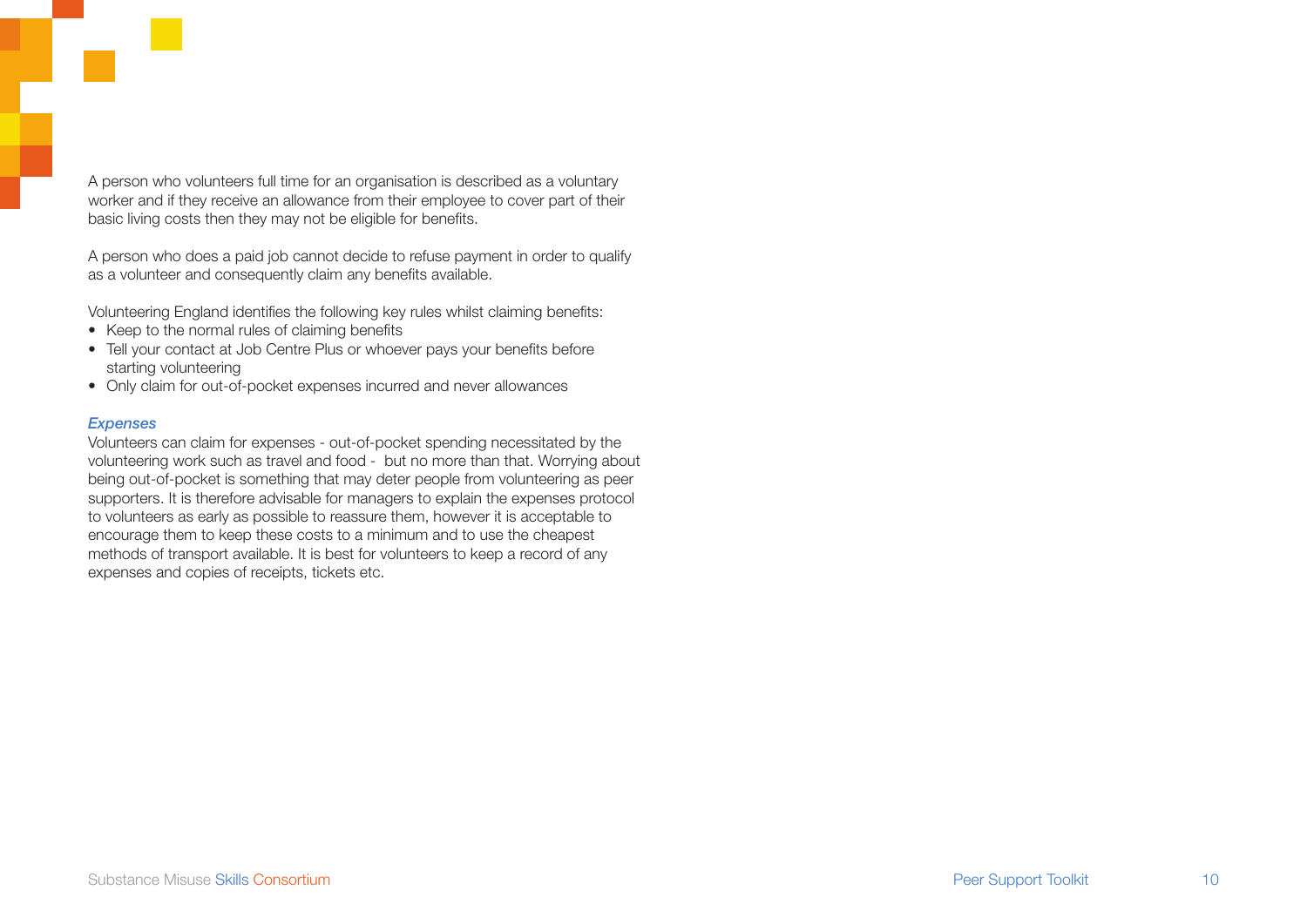# Case study 1 Tim Sampey, Co-Founder of Build on Belief (BOB)

#### What motivated you to set up BOB?

Well, there was no such thing as a weekend service at that point - everything shut down at 4pm on the Friday and you were cut loose till Monday. Also it was because I was bored and for once in my life I saw an opportunity when it came along and knew I could take it because I had nothing else to do!

#### What were the biggest challenges in setting up BOB?

The fact that I didn't know what I was doing! Also the fact that within the treatment system, amongst the professionals, there were some who loved the idea of BOB and some who loathed it. They thought it was dangerous, risky, unprofessional, that service users should remember that they are service users and stay in their place. When it was first set up it was very untried and I always had the impression there was this strong split in the field between those in favour and those against.

Also just learning to run an organisation – the only business I'd been involved in before was selling drugs to other people – so playing within the rules, working out what the rules were was quite hard.

I'm a great believer in don't ask anyone – just do it yourself, then when you run out of ideas look to other people. I talked to other people in industry, project workers, commissioners etc and asked 'how would you handle it?' but only after I'd thought about it and decided on the design.

#### Which were the key relationships you built in establishing BOB?

We were lucky as we had a wonderful commissioner who people weren't prepared to cross even if they were prepared to cross me! You need the right professional backing, some heavyweights to keep people at arms-length.

#### What are the best things to come out of BOB?

I think in London we are in a major part responsible for commissioners wanting weekend services - I've always been very vocal, shouting about this for the past seven years. Also just demonstrating the fact that service users can build and run their own organisations independently with a bit of support - they don't need to be micromanaged. Just because you've had a substance use problem doesn't mean you're an idiot. I've also had a daughter, and that wouldn't have happened without all this either!

#### What's the one piece of advice you'd give to someone setting up a peer support group?

If you're not prepared to work like a dog don't do it – it'll be double the effort and triple the time that you think. If you are in recovery yourself, you need to be able to step away from your own journey to help other people: just because it worked for you doesn't mean it'll work for them.

www.buildonbelief.org.uk

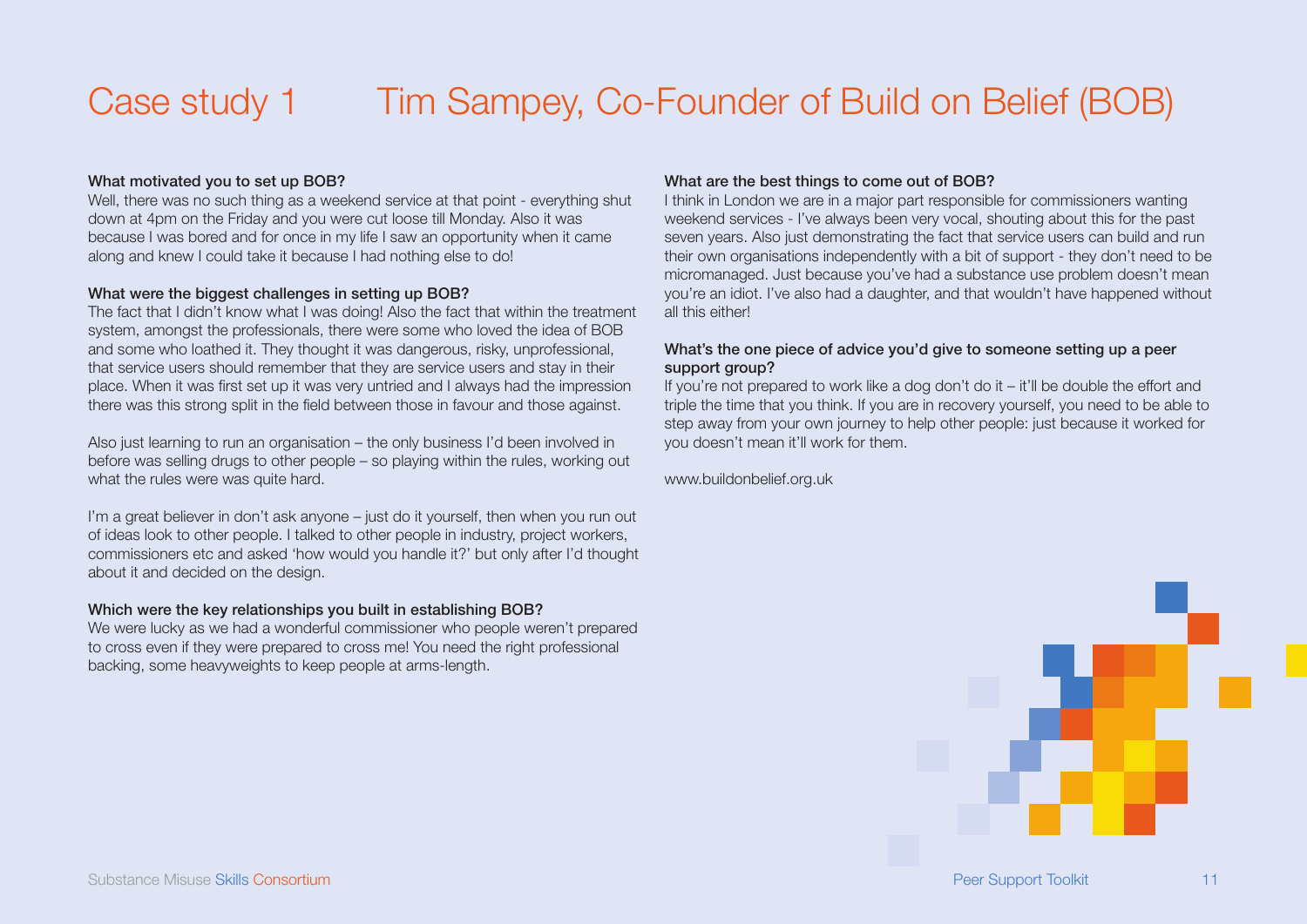# Managing peer supporters

#### Why should I employ peer supporters?

As noted in the first section, peer supporters provide a vital, passionate service in enabling and motivating service-users through their recovery. They can inspire and support others and the peer support work can play a key role in their own recovery. The Findings paper 'Self help – don't leave it just to the patients' (pdf http://findings.org.uk/docs/Humphreys\_K\_21.pdf) by Professor Keith Humphreys makes the case for practitioners and service mangers being much more proactive in encouraging service-users into mutual aid and peer support.

#### Do I need to put in place boundaries and a safeguarding policy for peer supporters?

Yes – it's non-negotiable. Any person who works with vulnerable people (which can include drug and alcohol users) needs to be fully appraised of the safeguarding policy of the organisation and should not start any kind of work without knowing what the policy is, how it must be implemented and how concerns are reported.

Part of safeguarding is boundary setting. This is something you should do with all new peer supporters. Discuss together the importance of keeping and maintaining boundaries. Topics to cover as part of boundary setting include mixing socially with the people receiving the peer support, entering client's homes, physical contact and sexual relationships. Make it clear that though the peer supporter may be the friend of the person they are supporting they aren't acting simply as their friend when carrying out peer support.

Whilst it's important to encourage proper boundaries it's important to acknowledge that a significant proportion of the clients the peer supporter engages may be friends. If the policy is too restrictive it may unintentionally cut off the peer supporter from his or her own social network of support – and perhaps even end up threatening their recovery.

#### Do I need a confidentiality policy for peer supporters?

Yes. Confidentiality is very important when working around substance use. Substance users may have had traumatic experiences regarding drug or alcohol use or associated topics (e.g. mental health difficulties, domestic violence, bereavement) that they would not wish to be shared. Honest and open dialogue will be more likely if service-users are put at ease by being aware of and confident in the confidentiality policy.

Confidentiality issues may also arise when a substance user in recovery returns as a peer supporter in the service they previously accessed for treatment. The worker may have pre-existing relationships with clients (including having used together) – in this case it's best they inform their manager.

Although the confidentiality of experiences shared by peers and clients is of paramount importance the exceptions must always exist for instances when the safety of an adult or child is at risk. In practice this means that all staff, including peer supporters, must be aware of the confidentiality policy of the organisation and make sure that clients understand it will be breached if there is a worry about the safety of an adult, a child or others.

#### What do peer supporters need in their induction?

As the first stage of training for a peer supporter, induction represents an important chance to have organisational structures explained, values conveyed and instilled and generally be put at ease.

A good induction will set the tone for a peer supporter's entire time working with an organisation, indeed a very poor induction may dissuade someone from sticking around. It needs to fully articulate the philosophy of the service and should also cover: a tour of the premises; explanation of health and safety protocols and core policies (including expenses); meeting other members of staff and hearing about their backgrounds and experiences; realistically setting and managing expectation; establishing working patterns; and a chance to raise initial worries and hopes. This dialogue should then be continued through the supervision process.

The work should be exciting at the start and it's important to capitalise on this enthusiasm. However, don't be tempted to rush things – take time to build up your contacts, skills and experience.

Lastly, identify with the peer supporter, their training needs, both specific to the role and for their personal development. Put in place and plan a timescale for having this training delivered to them.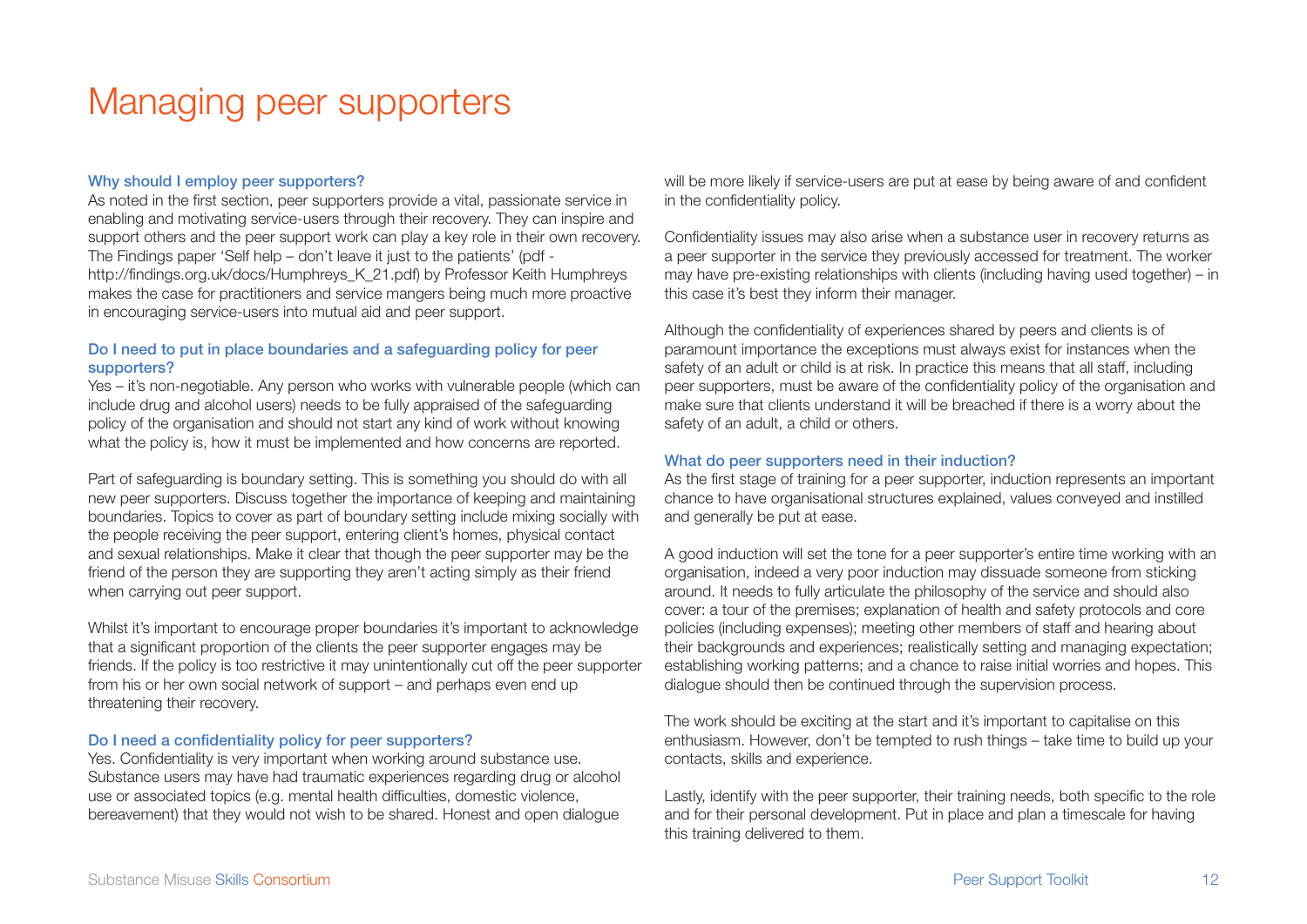

#### How can I manage peer supporter's journeys?

Firstly, by developing some internal guidelines or screening tool covering who the peer support is appropriate for. This can be used to determine whether the interested people you come into contact with are suitable for the peer support work.

Being honest about the possible outcomes and benefits for the peer supporter is essential. It's fine to stress how useful peer support work can be for individuals, and how it can help to improve CVs. However do be realistic – anecdotal evidence indicates that historically some schemes have given a blanket promise, or strong suggestion, to peer supporters that their taking part would lead to a paid job with the same service. This is unfair.

It's also worth thinking about how and when you should move peer supporters on to something else. Whilst many people engaged in the work will doubtless prove themselves to be dedicated and skilled, some may not be cut out for peer support work, or get 'stuck', without looking for future opportunities. Think about how to deal with those people, and what opportunities are available locally.

#### What do peer supporters need in their supervision?

Whether volunteers or paid staff, peer supporters need on-going support and supervision just like anyone else. Volunteers are more likely than paid staff to work a smaller amount of hours per week and may therefore be more likely to be at risk of getting isolated and cut off from their manager.

Supervision is a chance for managers to catch up on the recent experiences, hear any worries, discuss progress and advise on any training and support needs. If you know the peer supporter has had a traumatic experience recently, make sure supervision is used to check on their wellbeing and happiness. Individual instances and events may not be upsetting in themselves but can sometimes have a cumulative, longer-term traumatic effect.

As well as general supervision to monitor performance and support needs peer supporters should also be given access to the same clinical supervision as other staff if they are working with clients. This is a chance to discuss individual cases,

work around stumbling blocks and ensure that the volunteers are confident in their work with clients.

Supervision is also the ideal chance to check in with the peer supporter regarding their own recovery journey – it's essential those inspiring others don't feel so much pressure to succeed that they can't ask for help themselves.

#### Do I need to keep a record of the work the peer supporters are doing and the effect they are having?

It is a good idea to do this yes. Building an evidence base on how your organisation and its peer support works is very useful. You can use it in funding applications and work with commissioners.

Think of ways you record data on the progress of those who receive peer support – the more robust the data is, and the longer the period its collected over the more convincing it will be in showing the impact of your work.

There is a simple tool called the Warwick-Edinburgh Mental Wellbeing Scale which asks clients or service-users to state how they feel. It may be useful for monitoring the outcomes of the service users the peer supporters are working with. You see it at www.healthscotland.com/documents/5238.aspx.

If you'd like to read more about measuring wellbeing, the New Economic Foundation's 'Measuring Well-being: a guide for practitioners' has more information (www.neweconomics.org/publications/entry/measuring-well-being), as does The Charities Evaluation Services' 'First steps in monitoring and evaluation' (www.bath.ac.uk/marketing/publicengagement/assets/CES\_First\_Steps\_in\_Monitoring\_and\_Evaluation.pdf)

#### Do I need a drug and alcohol in the workplace policy?

Yes, this kind of policy is essential in laying down the ground-rules of what is and isn't acceptable in the workplace. If an incident does arise then having a policy containing guidance will be essential in supporting whatever course of action needs to be taken, and support provided.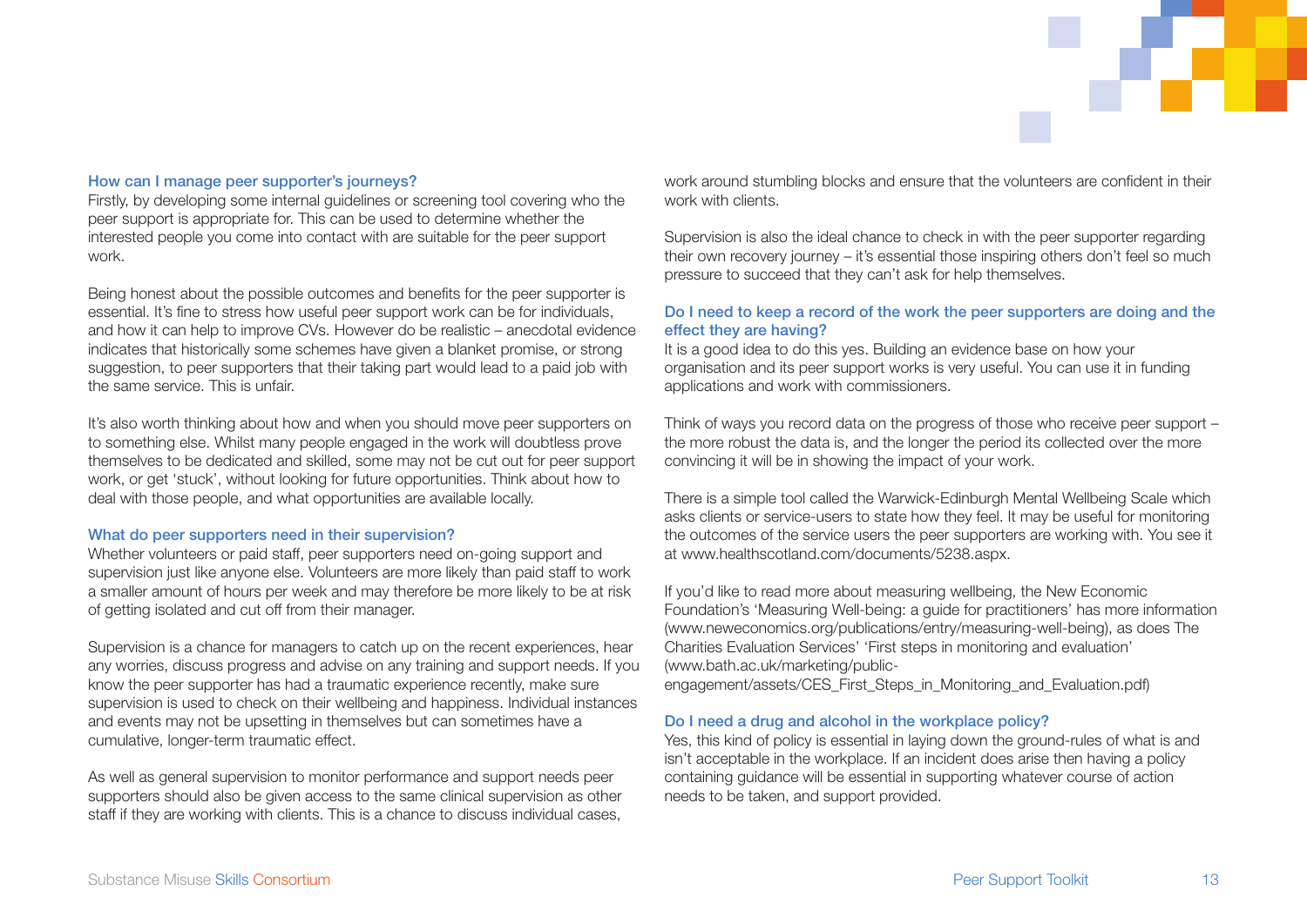The Health and Safety Executive has a webpage with some details and advice around drug and alcohol workplace polices (www.hse.gov.uk/alcoholdrugs). Bear in mind that this is generic information for any type of service – naturally organisations providing peer support to substance users may have to add more detail. Try contacting one of the peer support organisation listed in Appendix F to see if they have one they can share.

#### How can I recruit peer supporters?

Linking up with local treatment providers will be essential in this.

The role profile in Appendix A can be used by managers when recruiting peer supporters. It should be used in combination with job descriptions when advertising and short-listing for a job, to describe to applicants the competencies they need to get the job. Using an effective role profile has the benefit of promoting transparency and equality throughout the process. Everything a candidate needs to demonstrate is clearly specified in a set of measures which apply to all people equally, regardless of any individual characteristics. Questions and tests used in recruitment can then be designed specifically to allow candidates to demonstrate competencies.

Talk to local peer support and mutual aid organisations. There may be opportunities for advertising your roles and making links.

#### What do I do if the peer supporter has a criminal record?

Some people who wish to become involved with peer support will undoubtedly have criminal records.

Where appropriate (i.e. for those carrying out regulated activities) it's essential that peer supporters go through the DBS process which is detailed in section 1. Be realistic about the fact that some of the DBS searches will come back with criminal offences identified, and respond in a non-judgemental way – each individual should be assessed on their own merits and current position in their journey of recovery. Organisational policy and child or adult protection policies can be consulted and used to decide on the suitability of a candidate.

Being a peer supporter represents a chance for change and positive development and all employees should be given a chance to prove themselves without being handicapped by past actions.

#### What do I do if the peer supporter is still using drug and alcohol?

For some time the idea of a "two year rule" was prevalent in the drug sector which purportedly demanded that employees (including peer supporters) must be drug free for two years before being employed. This was never a rule officially espoused by the National Treatment Agency (NTA) or anyone else but passed into common currency. It is potentially damaging to the recovery prospects of substance users and should not be used.

Instead, managers should refer to the policy of their organisation, as well as using their own judgement on a case-by-case basis to assess the needs, capabilities and competencies of potential peer supporters. Ask yourself 'is this person fit to participate?'. Managers should also take into account the support structure the potential employee has in place to support their recovery. Someone with very little social support from friends and family, an unstable housing situation and other problematic issues in their life may be less ready to take up a support position than someone with an accepting community, supportive social network and stable housing.

As the NTA noted: 'appointing someone to a post (voluntary or paid) should only depend on their competence to do the job…time drug-free is not an indicator of competence'.

What is essential is making it clear to peer supporters that no matter how prolonged and celebrated their recovery, they always have the right to come to their manager or colleagues with any worries about their own substance use. It is possible that some mentors feel they cannot be open about their own struggles if they are being held up by others as an exemplar of progress – this could have tragic results if help is not asked for and provided when needed.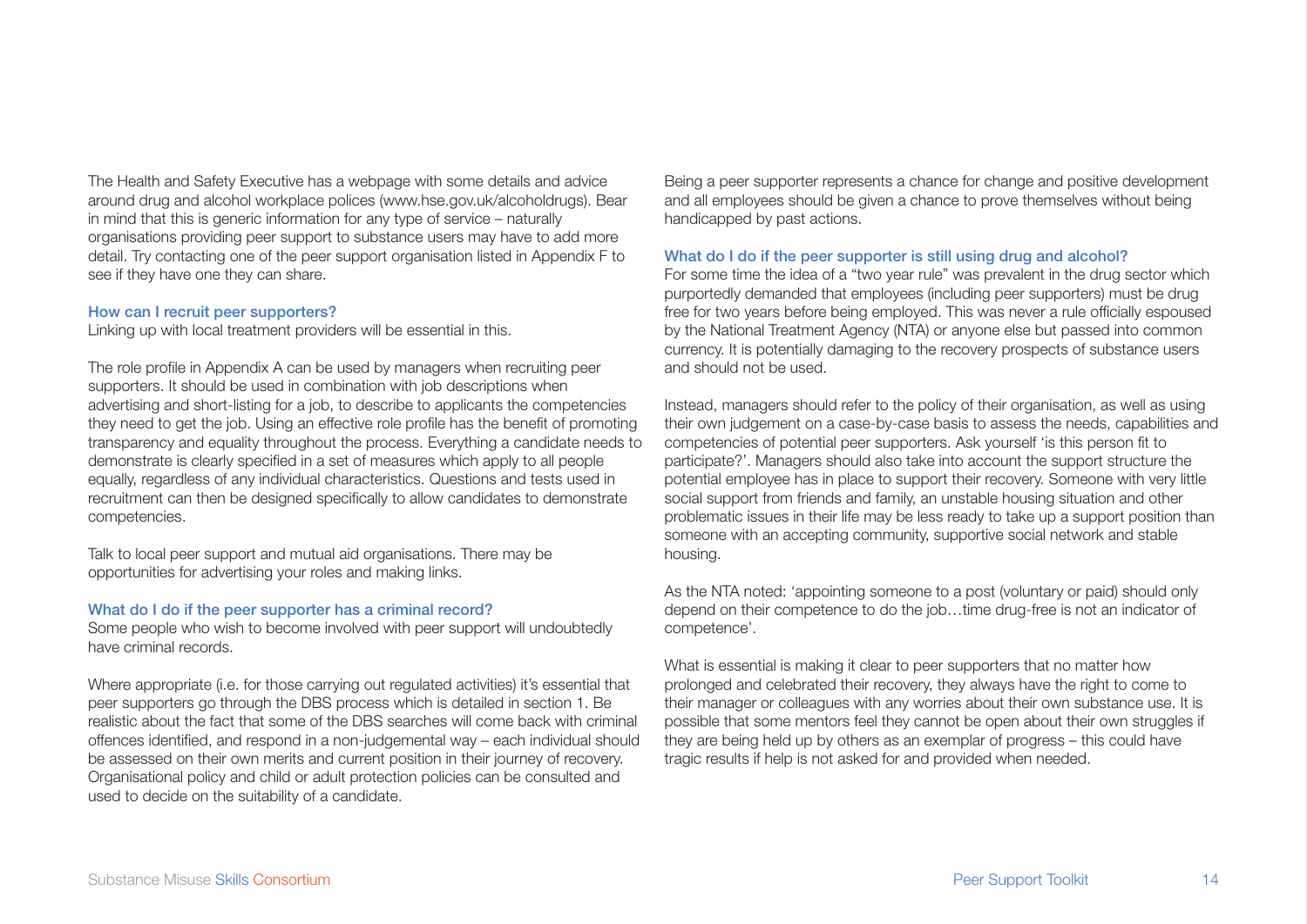# Case study 2 Si Parry, Co-Founder of MORPH

#### What motivated you to set up MORPH?

At the time, I experienced a five month wait for a script. If you are an injecting heroin addict that's a long time - there's a chance you might not be alive.

So that was 2004, and having stopped using we decided to agitate for those needing treatment in the future. We started with a weekly meeting in a voluntary centre where we could use for free and they didn't mind we were ex-addicts, we then found out about advocacy and started sending out warnings about dodgy batches of drugs that were circulating locally.

#### What were the biggest challenges in setting up MORPH?

Once we had got going as an independent charity it was initially getting used to a whole new language, whole new acronyms, initials and how the whole system worked, being in meetings and having to stop people, asking 'what's X mean?'. We knew nothing about fundraising, committees and stuff like that, but we were in the voluntary service and that info was easy to find.

People were a bit suspicious about it to start with, it was a new concept having people they would see as clients, from the other side of the tracks, at the meeting. At one meeting we were told off the record 'there was discussions about whether if you didn't get your own way you'd be climbing across the tables to punch people'.

Right at the start we stared fundraising as we were paying for the warning posters out of our benefits. It was suggested we rent space in the voluntary centre, we got a bit of support and did a funding application, got some funding for a desk, a printer and office space, internet and land-line, a mobile so we took it from there. We just got on with it really, we came from a background of DIY culture, putting on gigs, punk rock/alternative, and we applied the same kind of thinking to MORPH.

#### Which were the key relationships you built in establishing MORPH?

The commissioners, managers of the treatment services, the GPs, voluntary services. We hooked up with a regional advocacy forum, and created the Hampshire Users Federation, we called ourselves user-activists, we'd meet up and discuss stuff. Finally the NTA sponsored our regional South East forums, which was a useful two-way street.

#### What are the best things that have come out of MORPH?

Our drug early warning system - it was used as example of good practice by PHE.

Also peer support for people who aren't opiate users, don't quite fit or are still using - we found from anecdotal feedback that people feel they can come to us, and we aren't going to give them grief. We are a source of info they can trust.

#### What's the one piece of advice you'd give to someone setting up a peer support group?

Be careful about giving advice to other people, it may end up being inaccurate and come back to bite you! Don't worry and stress about feeling you have to have all the answers all the time, and be all things to all people.

Be as independent as you can be for as long as you can be. Local people who used drugs saw us a completely independent and that we came from their world – that was useful.

www.southamptonvs.org.uk/SUS/our-services/Morph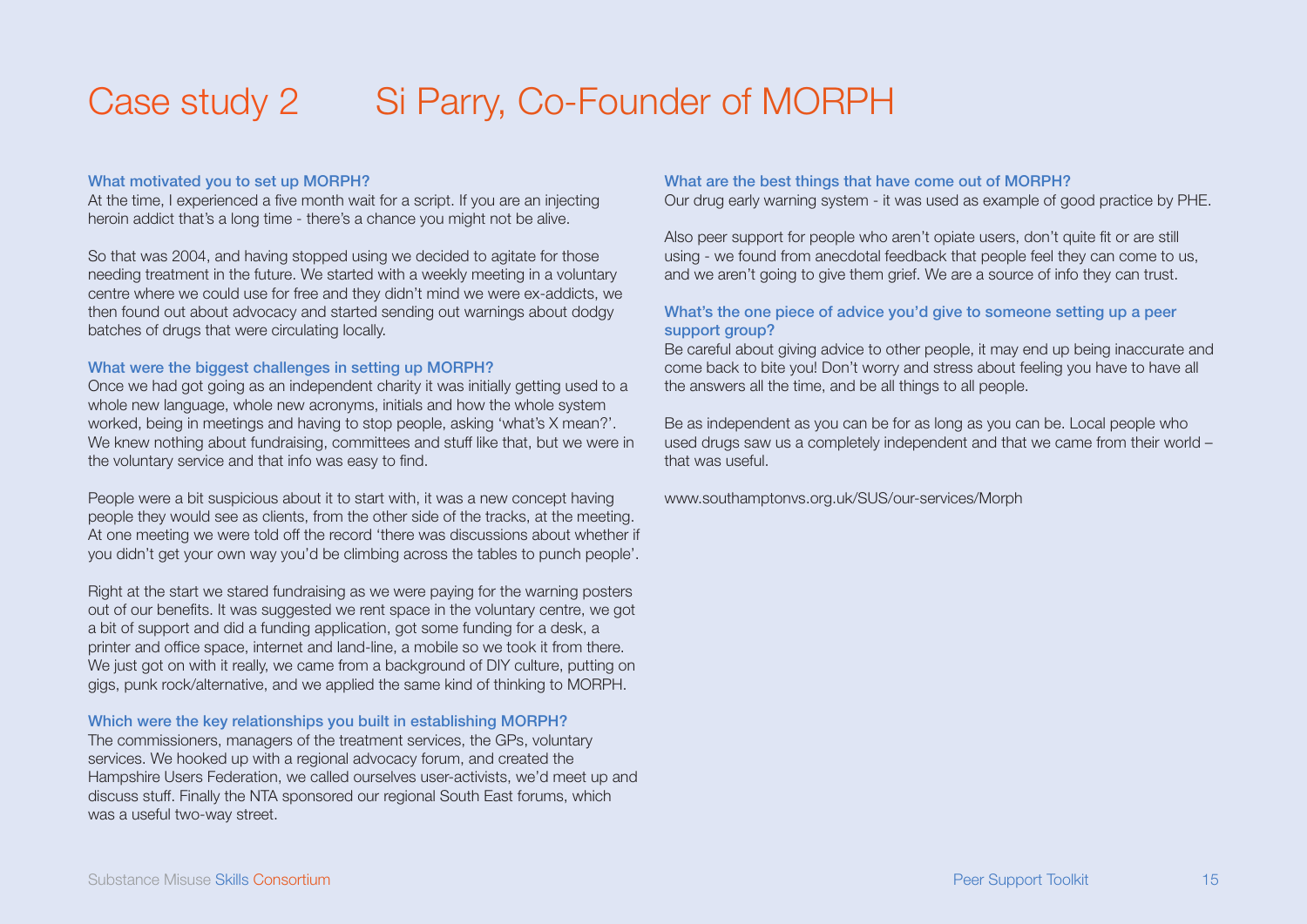# Appendices – useful materials and forms

## A. Peer supporter role profile

You can use the suggested role profile below to recruit and supervise peer supporters. Each area of competence is taken from a National Occupational Standard (NOS).

- Establish communication with clients for advice and guidance http://nos.ukces.org.uk/PublishedNos/LSIAG01.pdf
- Support clients to make use of the advice and guidance service http://nos.ukces.org.uk/PublishedNos/LSIAG2.pdf
- Develop interactions with Advice and Guidance clients http://nos.ukces.org.uk/PublishedNos/LSIAG3.pdf
- Interact with clients using a range of media http://nos.ukces.org.uk/PublishedNos/LSIAG4.pdf
- Liaise with other services http://nos.ukces.org.uk/PublishedNos/LSIAG12.pdf
- Assess and act upon immediate risk of danger to substance users http://nos.ukces.org.uk/PublishedNos/SFHAB5.pdf

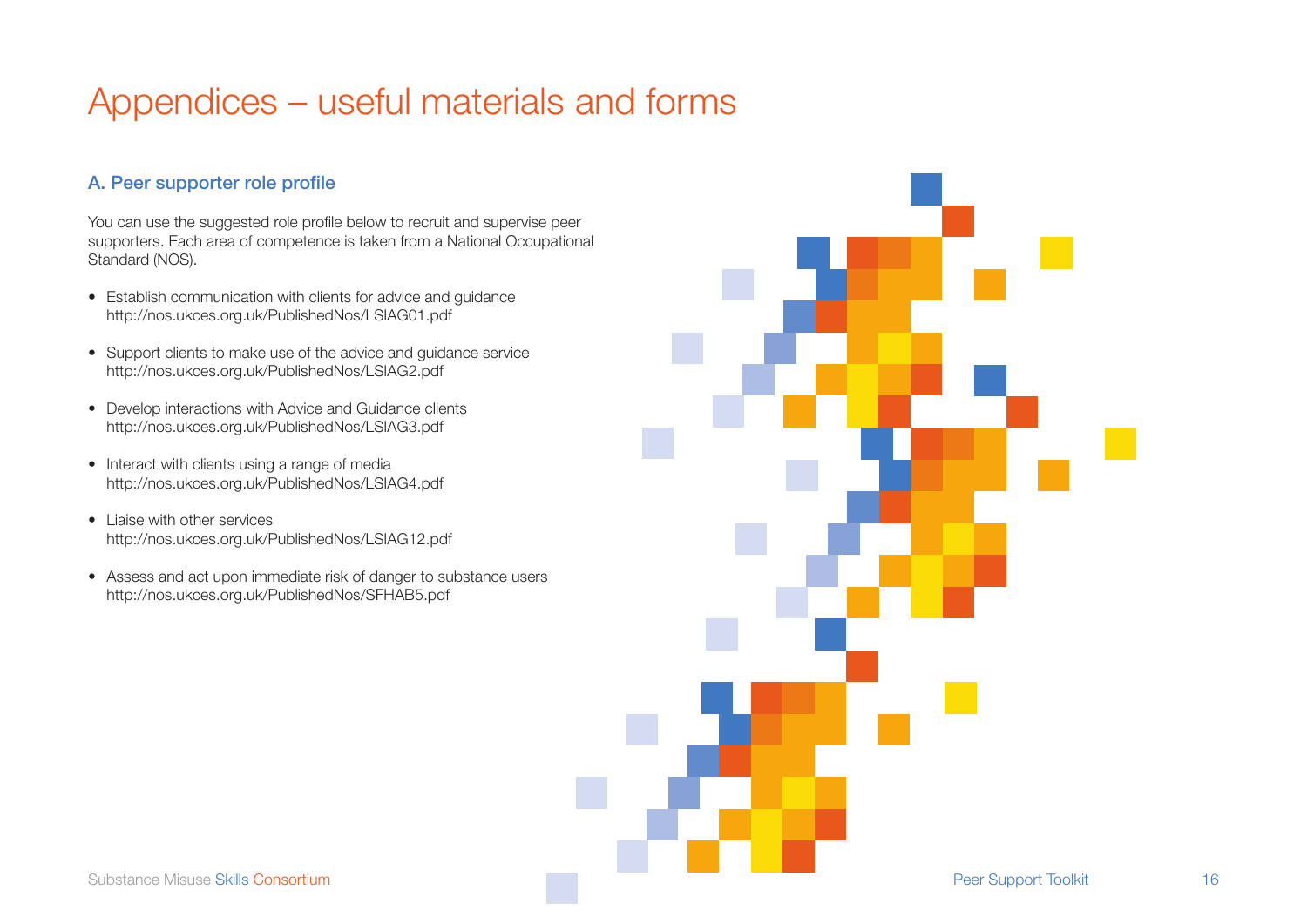

## **B.** Generic forms

## Job description form

| Job title                                                                    |                                                                                                                                              |  |  |  |
|------------------------------------------------------------------------------|----------------------------------------------------------------------------------------------------------------------------------------------|--|--|--|
| Department                                                                   |                                                                                                                                              |  |  |  |
| Reporting to                                                                 |                                                                                                                                              |  |  |  |
| Location                                                                     |                                                                                                                                              |  |  |  |
| Grade                                                                        |                                                                                                                                              |  |  |  |
| Date                                                                         |                                                                                                                                              |  |  |  |
| Main purpose of job (one sentence describing the overall purpose of the job) |                                                                                                                                              |  |  |  |
|                                                                              |                                                                                                                                              |  |  |  |
|                                                                              |                                                                                                                                              |  |  |  |
|                                                                              |                                                                                                                                              |  |  |  |
|                                                                              |                                                                                                                                              |  |  |  |
|                                                                              | Main tasks of the job (either list the relevant units from National Occupational Standards, or reference tasks to the relevant unit numbers) |  |  |  |
|                                                                              |                                                                                                                                              |  |  |  |
|                                                                              |                                                                                                                                              |  |  |  |
|                                                                              |                                                                                                                                              |  |  |  |
|                                                                              |                                                                                                                                              |  |  |  |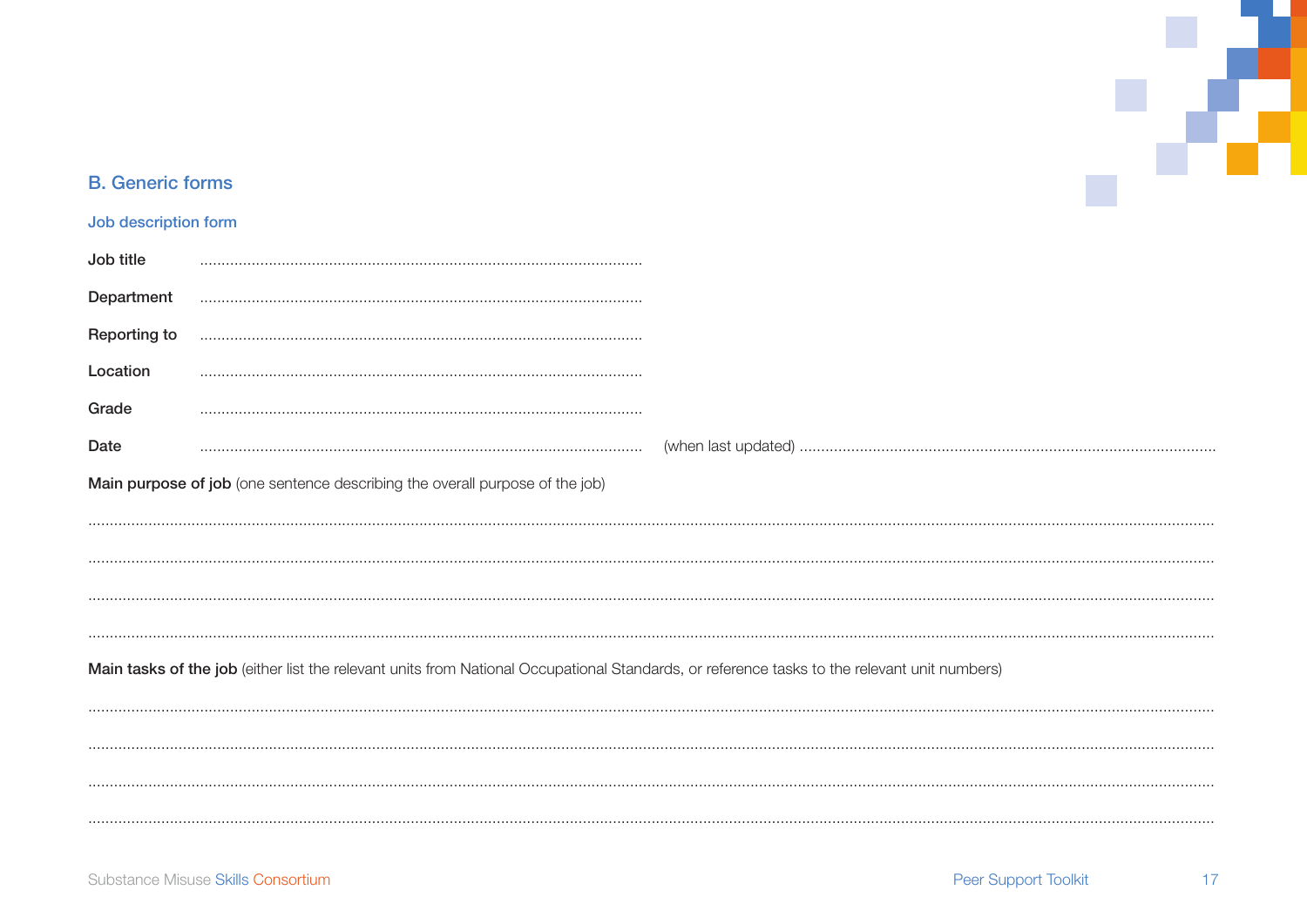| Level of responsibility (e.g. number of staff supervised, role as a team member, compliance with regulations/legislation etc) |  |  |  |  |
|-------------------------------------------------------------------------------------------------------------------------------|--|--|--|--|
|                                                                                                                               |  |  |  |  |
|                                                                                                                               |  |  |  |  |
|                                                                                                                               |  |  |  |  |
|                                                                                                                               |  |  |  |  |
|                                                                                                                               |  |  |  |  |
|                                                                                                                               |  |  |  |  |
|                                                                                                                               |  |  |  |  |
|                                                                                                                               |  |  |  |  |
|                                                                                                                               |  |  |  |  |
|                                                                                                                               |  |  |  |  |
| Working conditions (e.g. hours of work, expenses, any travelling required etc)                                                |  |  |  |  |
|                                                                                                                               |  |  |  |  |
|                                                                                                                               |  |  |  |  |
|                                                                                                                               |  |  |  |  |
|                                                                                                                               |  |  |  |  |
|                                                                                                                               |  |  |  |  |
|                                                                                                                               |  |  |  |  |
|                                                                                                                               |  |  |  |  |
|                                                                                                                               |  |  |  |  |
|                                                                                                                               |  |  |  |  |
|                                                                                                                               |  |  |  |  |
|                                                                                                                               |  |  |  |  |

Substance Misuse Skills Consortium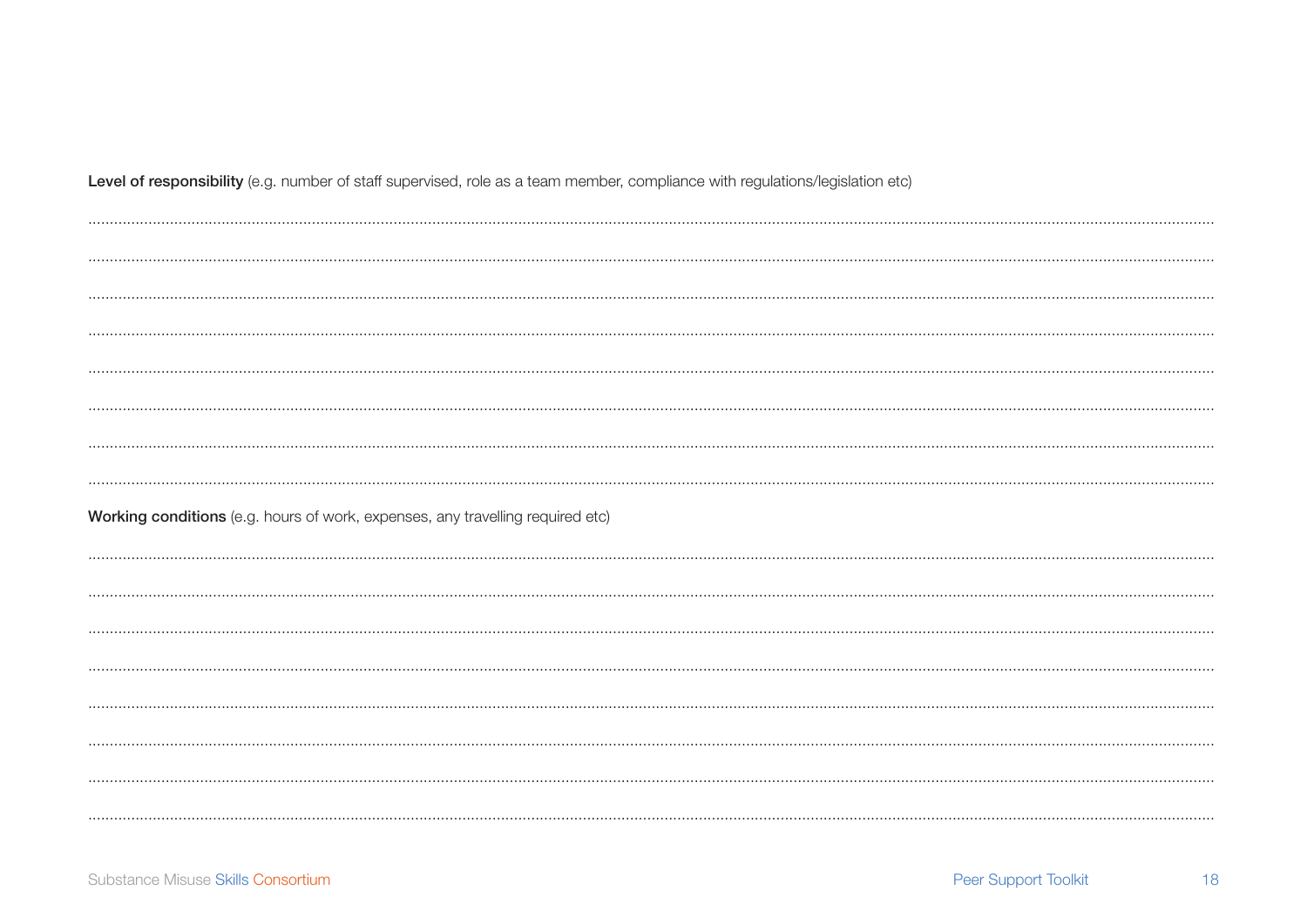## **Appraisal form**

| Appraisee: |                                        |                         |
|------------|----------------------------------------|-------------------------|
| Appraiser: |                                        |                         |
| Section 1  | Objectives agreed for the coming year: | To be achieved by when? |
|            |                                        |                         |
|            |                                        |                         |
|            |                                        |                         |
|            |                                        |                         |
|            |                                        |                         |
|            |                                        |                         |
| Section 2  | Any other actions to be taken          | By whom?                |
|            |                                        |                         |
|            |                                        |                         |
|            |                                        |                         |
|            |                                        |                         |
|            |                                        |                         |
|            |                                        |                         |

19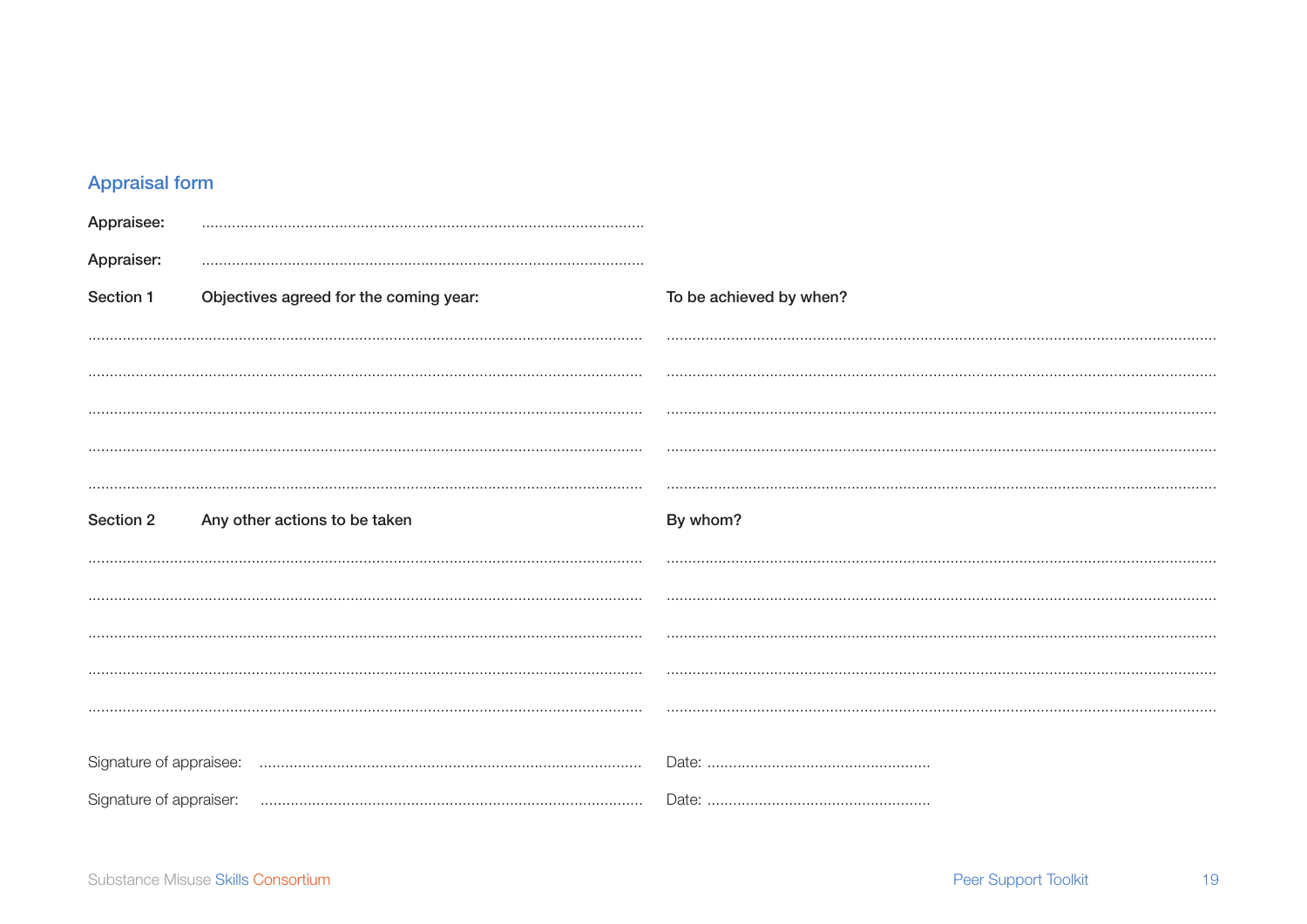## **Supervision form**

Name: 

| Issues discussed and any actions agreed: |  | To be achieved by when? |  |  |
|------------------------------------------|--|-------------------------|--|--|
|                                          |  |                         |  |  |
|                                          |  |                         |  |  |
|                                          |  |                         |  |  |
|                                          |  |                         |  |  |
|                                          |  |                         |  |  |
|                                          |  |                         |  |  |
|                                          |  |                         |  |  |
|                                          |  |                         |  |  |
|                                          |  |                         |  |  |
|                                          |  |                         |  |  |
|                                          |  |                         |  |  |
|                                          |  |                         |  |  |
| Supervisor's signature:                  |  |                         |  |  |
| Staff signature:                         |  |                         |  |  |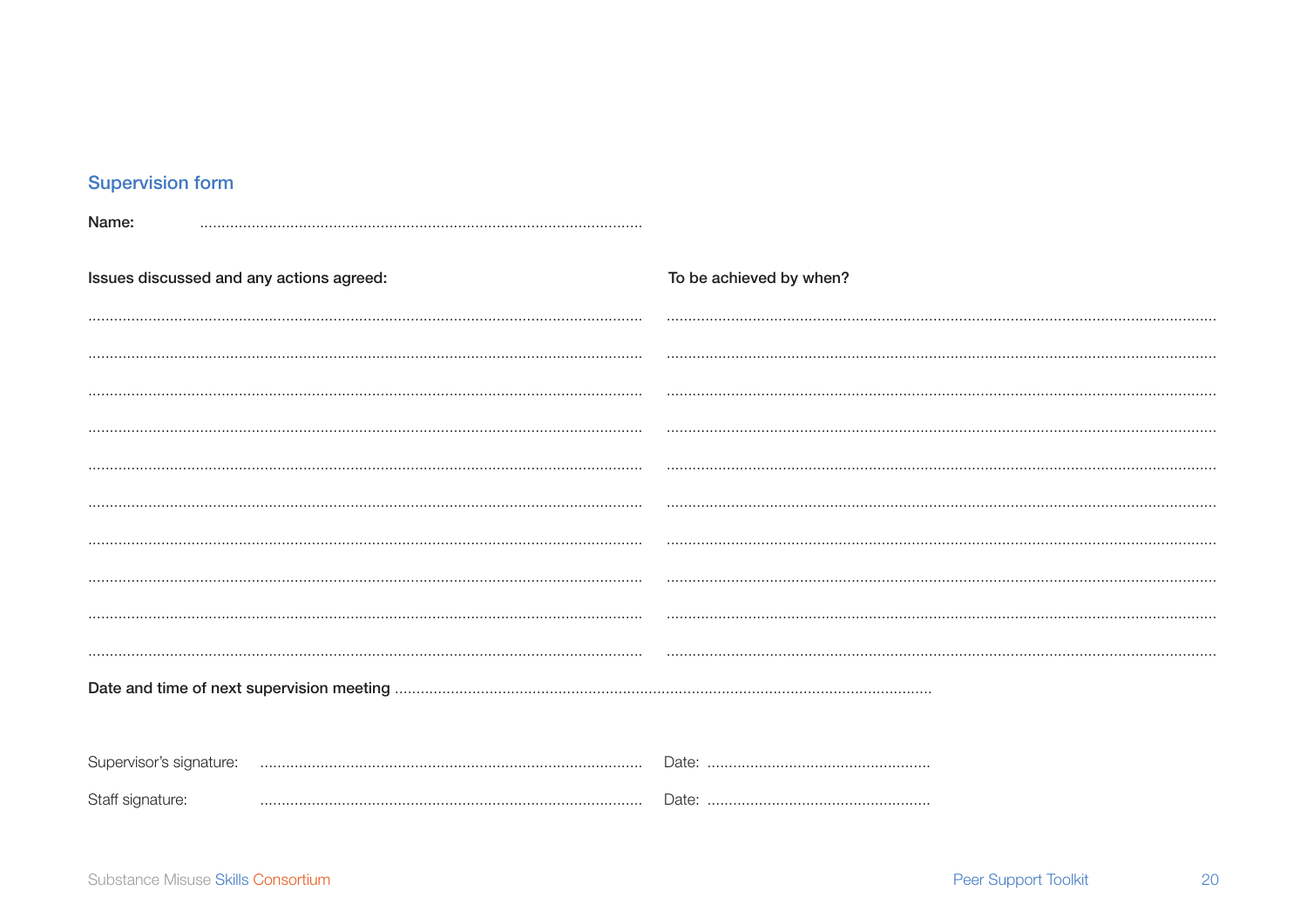## C. Further reading

#### Volunteer handbook - Build on Belief

BOB's volunteer handbook contains everything a prospective peer supporter would need to know about their work. It includes role descriptions, background information, policies covering safeguarding, confidentiality etc, and more. http://buildonbelief.org.uk/VOLHBOOKFINAL.pdf

#### Improving access to mutual aid – Public Health England

Two guides exist on this topic – one for commissioners and one for treatment service managers. These outline the appropriate role these two groups can play in supporting the further development of mutual aid and links with treatment services. www.nta.nhs.uk/uploads/service-managers-guide.pdf www.nta.nhs.uk/uploads/commissioners-guide-to-mutual-aid.pdf

#### Mutual aid self-assessment tool Alcohol and drug recovery –

Public Health England

This self-assessment tool has been developed to support local authority partnerships to improve their understanding of the availability of mutual aid locally, to identify any gaps that may exist and to highlight any potential barriers that may need to be overcome.

www.nta.nhs.uk/uploads/self-assessment-tool-final-pdf-version.pdf

#### Resources to support facilitated access to mutual aid for drug and alcohol recovery – Public Health England

"A new toolkit of resources for use by partnerships, treatment providers and keyworkers will help them understand what links are in place between local treatment services and mutual aid groups, and to do more to encourage clients to attend and participate as part of their recovery journey."

www.nta.nhs.uk/New%20resources%20to%20support%20facilitated%20access% 20to%20mutual%20aid%20for%20drug%20and%20alcohol%20recovery.aspx

#### A briefing on the evidence-based drug and alcohol treatment guidance recommendations on mutual aid – Public Health England

This briefing clearly outlines the existing evidence base for mutual aid, and touches upon peer support, covering NICE, the ACMD and the RODT. www.nta.nhs.uk/uploads/mutualaid-briefing.pdf

#### Medications in recovery: re-orientating drug dependence treatment -

Recovery Orientated Drug Treatment expert group The final report of the John Strang-chaired Recovery Orientated Drug Treatment expert group, this report provides an overview of how the treatment system can best support the recovery of heroin users. www.nta.nhs.uk/uploads/medications-in-recovery-main-report3.pdf

## Turning evidence into practice: helping clients to access and engage with

mutual aid – National Treatment Agency

The first in a series of briefings to support commissioners and providers who want to improve the recovery orientation of their services as recommended by 'Medications in recovery: re-orientating drug dependence treatment'. www.nta.nhs.uk/uploads/rr\_facilitatingmutualaid\_jan2013%5B0%5D.pdf

#### Pathways to Employment in London – A guide for drug and alcohol services - DrugScope

Report outlining some of the challenges facing substance users in London. It contains information and good practice for services and managers. www.drugscope.org.uk/Resources/Drugscope/Documents/PDF/Policy/employme nt-report-revised.pdf

#### Staff development toolkit for drug and alcohol services – National Treatment Agency

Resource covering many tools and topics useful to volunteer managers, including National Occupational Standards.

www.nta.nhs.uk/uploads/nta\_staff\_development\_toolkit\_2006.pdf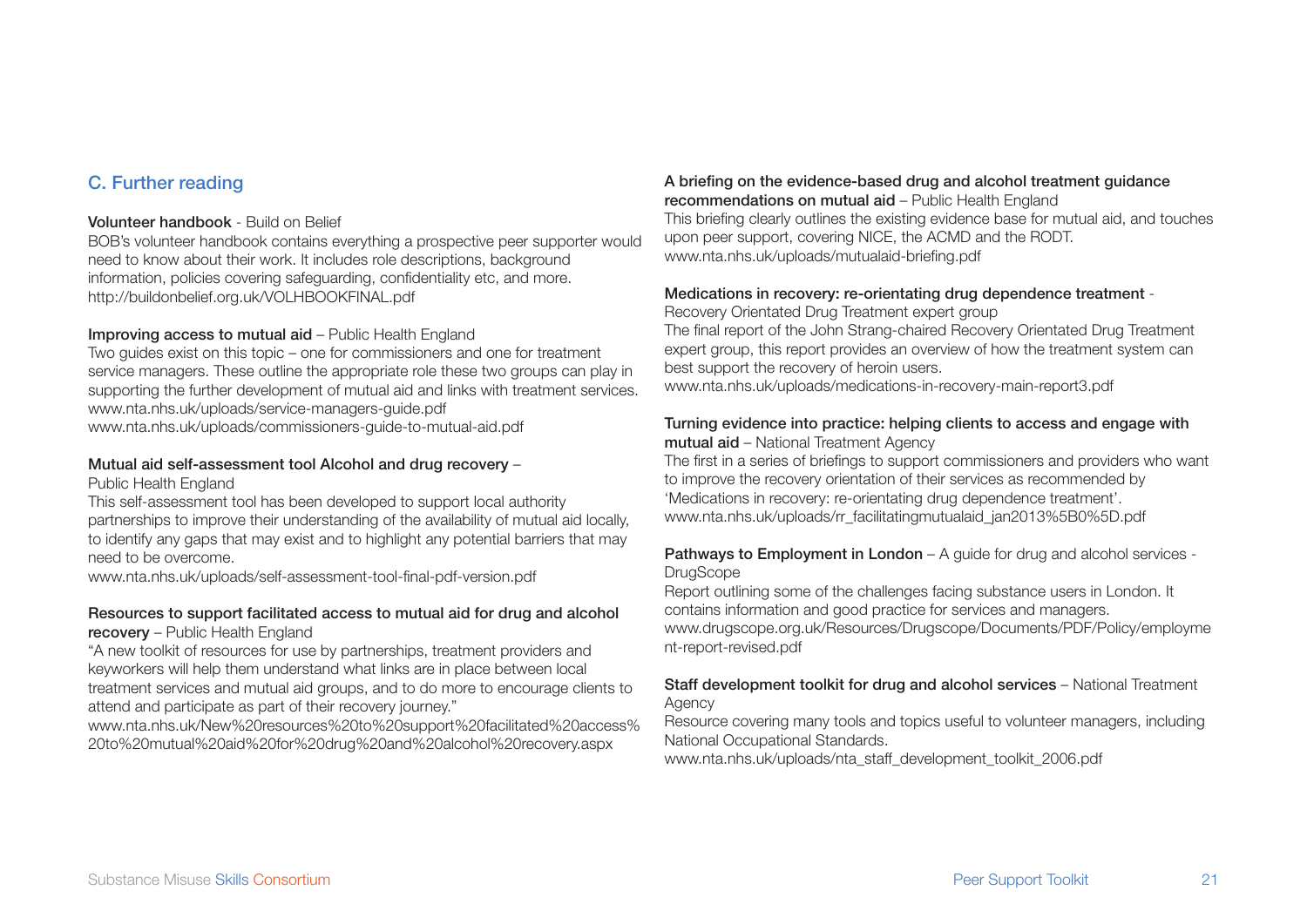## D. Resources and organisations

#### Association of Volunteer Managers (AVM)

Independent organisation representing managers of volunteers – campaigns, develops and disseminates good practice. www.volunteermanagers.org.uk

#### The Aurora Project

Organisation in Lambeth offering peer mentoring around drug and alcohol use. http://auroraprojectlambeth.org.uk

#### Bournemouth Alcohol & Drug Service User Forum (BADSUF)

Peer support organisation offering advocacy, support and advice. www.badsuf.com

#### The Basement Project

Peer support organisation covering drug and alcohol use, based in Halifax. http://basement.sharepoint.com/Pages/default.aspx

#### Build on Belief (BOB)

Peer support organisation based in West London. www.buildonbelief.org.uk

#### Drink and Drugs News (DDN)

Website and monthly magazine covering the sector. Run an annual service-user conference. http://drinkanddrugsnews.com

#### Just People

Just People is an initiate from Prison Advice and Care Trust (pact) which promotes volunteering in the criminal justice sector. Just People recruit and prepare volunteers for work with other organisations in the sector. www.justvolunteer.org

#### Job and skills search

Job and skills search is a searchable online database of volunteering opportunities developed by Direct Gov. http://jobseekers.direct.gov.uk/homepagevw.aspx

#### MORPH

Service-user led organisation offering peer support for drug and alcohol users. www.southamptonvs.org.uk/SVS/Our-Services/Morph

#### National User's Network

Organisation offering peer support. https://groups.yahoo.com/neo/groups/nationalusernetwork/info

#### Oxford User Team (OUT)

Peer support work around Oxford – large amount on the website on peer support and activism. www.oxfordshireuserteam.org.uk

#### Red Rose Recovery

Organisation based in Lancashire covering both peer support and family involvement for those affected by substance use. www.redroserecovery.org.uk

#### Release

Organisation providing information and legal advice on drugs and the law. www.release.org.uk

#### Recovery is Out There (RIOT)

A peer-led organisation which uses recovery champions for those with drug or alcohol issues. www.recoverychampions.com

#### Service User Involvement Team (SUIT)

Established and very active Wolverhampton based peer support organisation. www.suiteam.com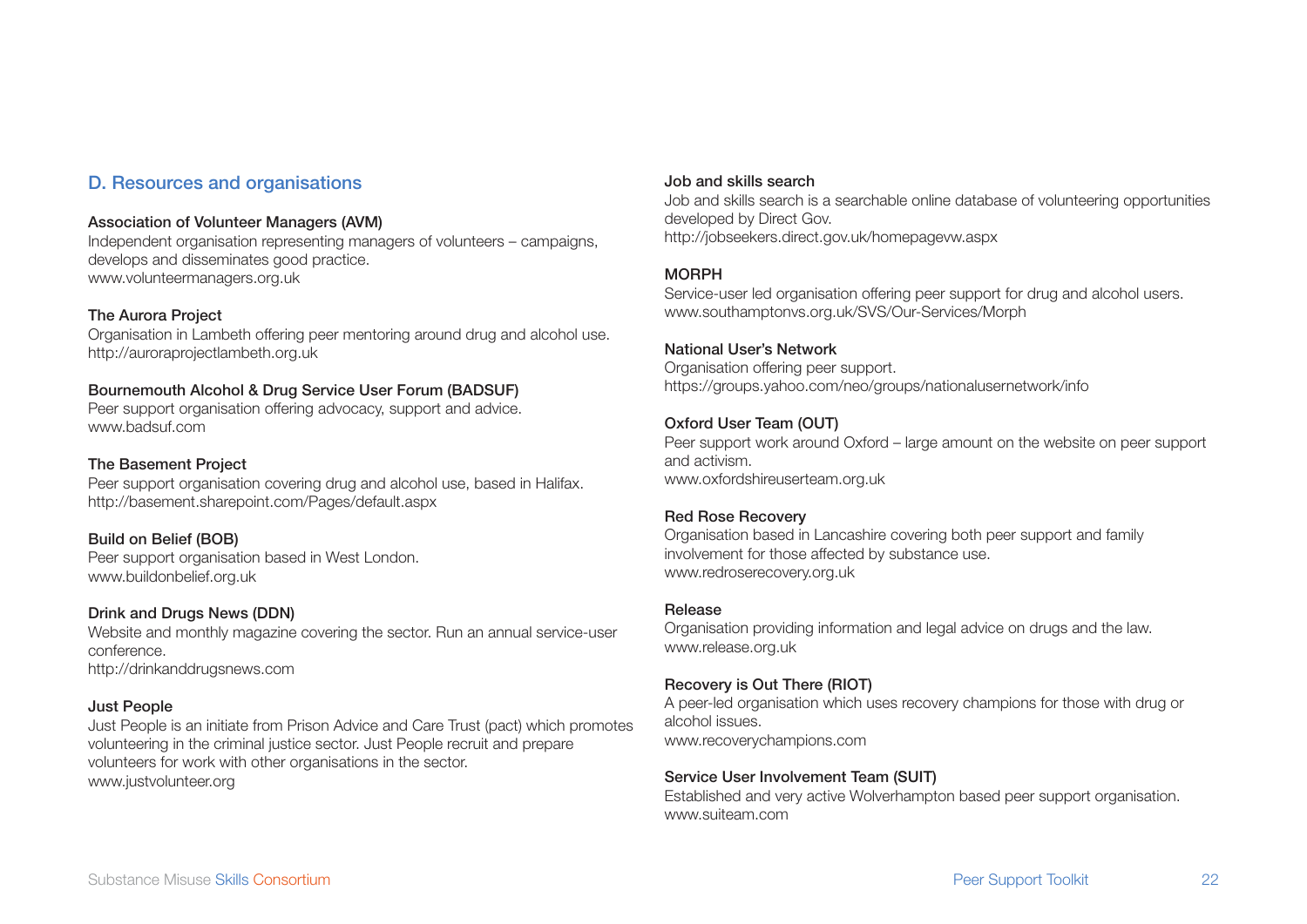#### Sheffield Alcohol Support Service (SASS) – Alcohol Recovery Community

Organisation doing a lot of work around alcohol and peer support and empowerment in Yorkshire. www.sheffieldalcoholsupportservice.org.uk/arc

#### UK Recovery Foundation

Organisation promoting asset-based recovery in communities round the country. www.ukrf.org.uk

#### Volunteering England

Volunteering England is a charity and membership organisation which seeks to promote volunteering in England. Its work includes policy, projects, good practice development and research. www.volunteering.org.uk

#### Volunteering Good Practice Bank (Volunteering England)

Volunteering England have put together this large, searchable online bank of information for both volunteers and volunteer managers. www.volunteering.org.uk/resources/goodpracticebank